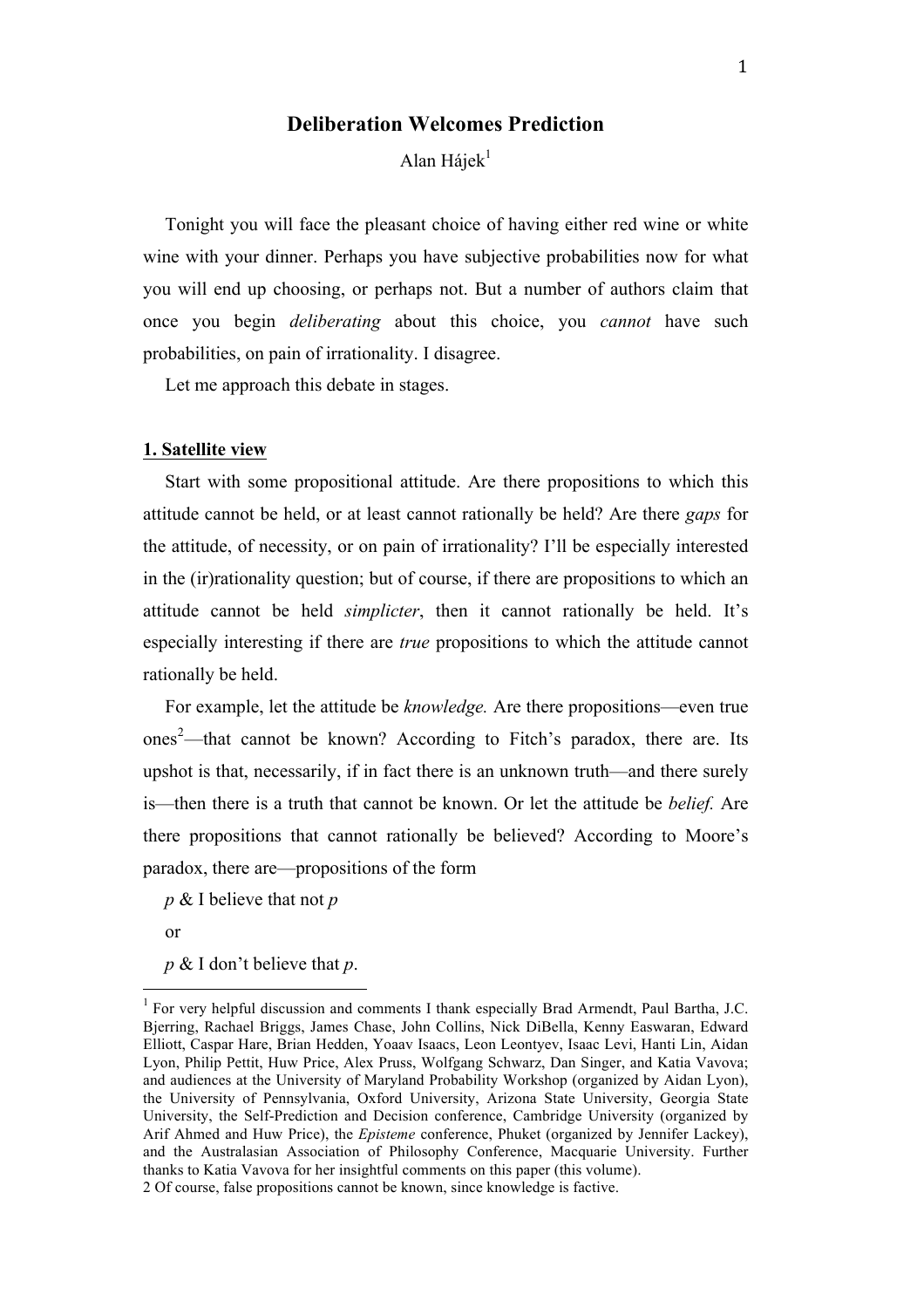Fitch's paradox and Moore's paradox give us, respectively, knowledge *blindspots* and belief *blindspots*, in Sorensen's (1988) term. He argues that there are more—e.g. in the surprise exam paradox ('I will receive a surprise exam this week') and propositions concerning the sharp boundaries of vague predicates.

Subjective probabilities—*credences*—are important, and perhaps even fundamental propositional attitudes. Are there rational credence blindspots propositions to which one cannot rationally assign credences? As we will soon see, several authors think that there is an interesting and easily characterised class of such propositions.

#### **2. Aerial view**

I have long been interested in probability gaps. (My favourite examples have included non-measurable sets and chance gaps—see, for instance, my 2003.) If there are any such gaps for subjective probabilities, they are problematic for a number of pillars in Bayesian epistemology:

## Conditional probability

I have campaigned for many years against the usual understanding of conditional probability as given by the ratio formula:

## $P(A | B) = P(A \& B)/P(B)$ , provided  $P(B) > 0$ .

(See especially my 2003.) One of my main arguments is from probability gaps. Let *G* be such a gap for *P—*that is, *P*(*G*) is undefined. Nevertheless, various conditional probabilities involving *G* should be defined. For example, the conditional probability of *G*, *given G*, should be 1; and the conditional probability of not-*G*, *given G*, should be 0. The usual understanding founders on such cases, since the terms in the ratio are undefined.

#### Conditionalization

We may immediately parlay this argument against the ratio formula for conditional probability into an argument against *conditionalization*, which is standardly defined in terms of this formula. Conditionalization is the Bayesian's favored rule for updating credences. Suppose that initially your probability function is *P.* Now suppose that you learn a piece of evidence *E*, and that this is your total evidence. Your new probability function is supposedly given by: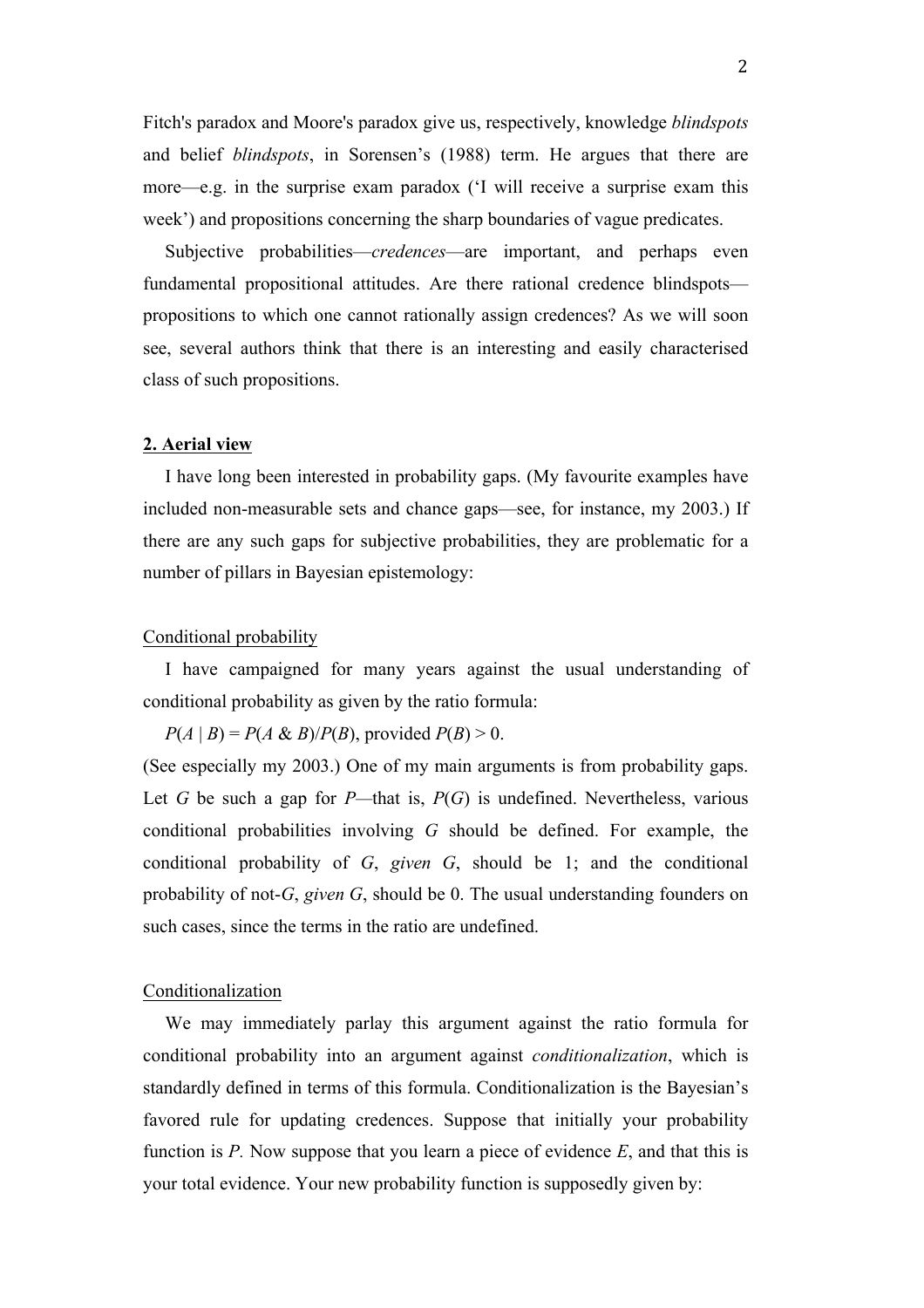For all *X*,  $P_{\text{new}}(X) = P(X | E)$ , provided  $P(E) > 0$  (Conditionalization) But the proviso fails if *E* was a probability gap for you before you learned it. We thus cannot model your becoming certain of such a gap by (Conditionalization). We will return to this thought later. (A similar point carries over to Jeffrey conditionalization, which models less decisive learning experiences in which one's probabilities across a partition are revised. Again, the ratio formula is usually assumed for the requisite conditional probabilities. See Jeffrey 1983.)

## Decision theory

Decision theory's central notion is that of *expected* utility, a measure of the choiceworthiness of an option: the weighted average of the utilities associated with that option in each possible state of the world, the weights given by corresponding probabilities that those states are realized. The theory's mantra is that rational action maximises expected utility. Let *G* be a probability gap for you. Now consider these options:

Option 1: You get \$1,000,000 if *G*, nothing otherwise.

Option 2: You get nothing.

You should clearly choose Option 1. But its expected utility is undefined, since the probability of *G* is undefined; so choosing Option 1 does *not* maximise expected utility.

#### Independence

*Independence* is a key concept in probability theory. When two propositions are independent, the truth of one of them is completely uninformative about the truth of the other, probabilistically speaking. Probability textbooks say that *A* and *B* are *independent* just in case

 $P(A \& B) = P(A)P(B).$ 

But what are we to say about probability gaps, for which the corresponding equation fails to hold? After all, if  $P(G)$  is undefined, then  $P(G)P(X)$  is undefined, for all *X.* If we say that propositions that are not independent are *dependent*, then we have the absurdity that *G* is dependent on every proposition. If we say that there is no verdict either way when any of the terms in the equation are undefined, then we will have silences where we want answers. For example, every proposition with probability less than one should turn out to be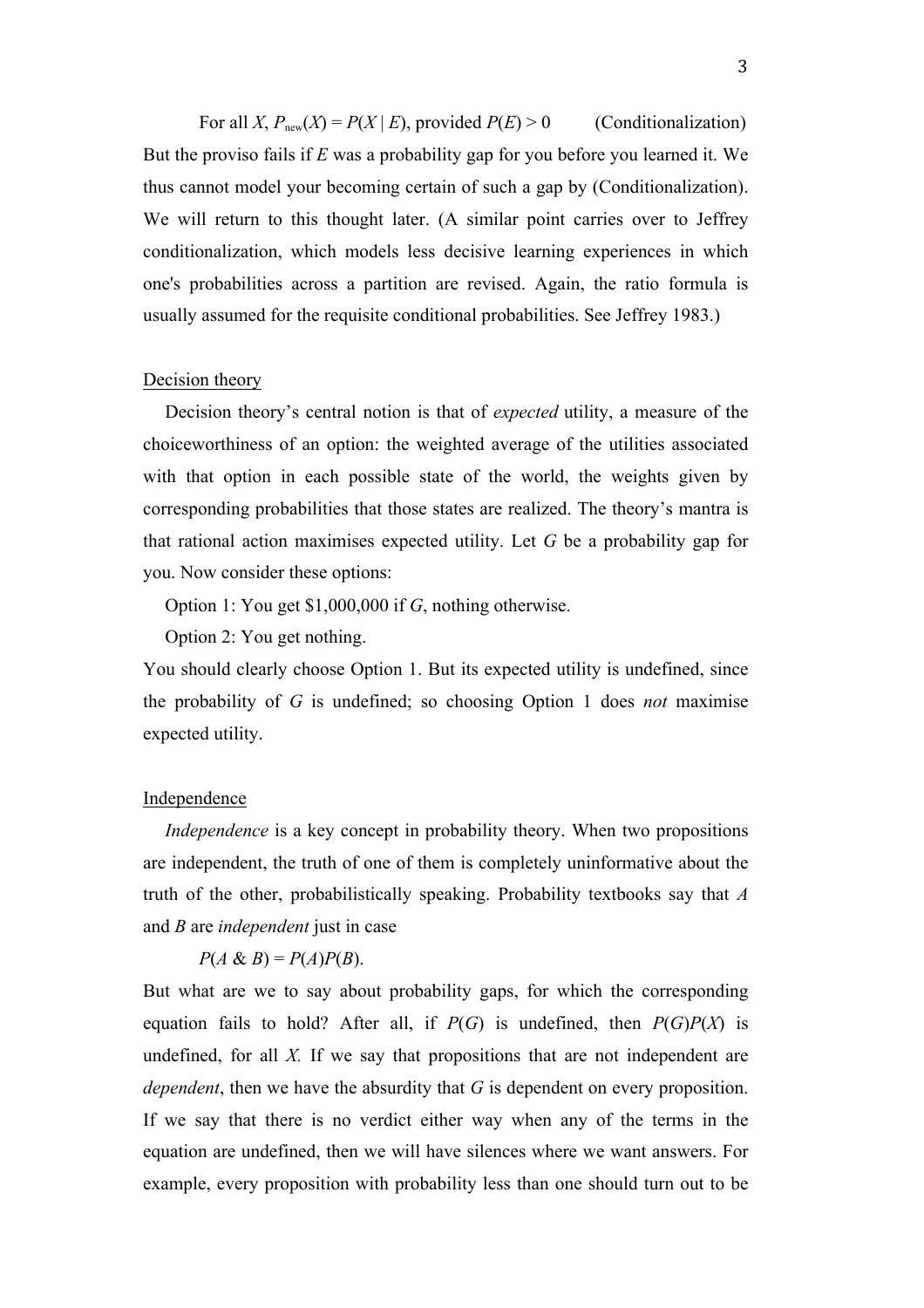*dependent* on itself (the truth of the proposition could not be more informative about its own truth!). But this account of independence cannot say this.

#### Regularity

Commonsense says, and many philosophers agree, $3$  that some version of socalled *regularity* should hold:

*If X is possible, then the probability of X is positive.*

Versions of regularity as a constraint or condition on subjective probabilities have been proposed by Kemeny (1955), Shimony (1955, 1970), Jeffreys (1961), Edwards et al. (1963), Carnap (1963), Stalnaker (1970), Lewis (1980), Skyrms (1980), Appiah (1985), Jackson (1987), Jeffrey (1992), Benci et al. (2013). Of course, different senses of 'possible' give us different senses of regularity. But whichever sense we might favor, probability gaps will provide counterexamples. For if *G* is possible in the requisite sense, but the probability of *G* is undefined, then it is *not* the case that the probability of *X* is positive.

So it goes. Credence gaps wreak havoc for various foundational notions in probability theory, and thus in formal epistemology. So it is especially important if there is an interesting class of credence gaps for a rational agent.

And a number of prominent authors think exactly that. It is time to get in the trenches with them.

## **3. The 'deliberation crowds out prediction' thesis**

Here is their view:

*While deliberating about what you'll do, you cannot rationally have credences for what you'll do.*

For example, suppose that you are deliberating about whether to have red or white wine with your meal. According to the view, you cannot rationally assign credences to these options. You cannot assign probability ½ to each of them; you cannot assign 2/3 to red and 1/3 to white (reflecting a partial inclination towards red); and so on. And so it is with all decisions, while you are in the process of deliberating about them. To be sure, *other* agents may be able to rationally assign credences to what you will choose. The problem is supposedly one of

<sup>&</sup>lt;sup>3</sup> I disagree, for reasons given in my "Staying Regular?" (MS).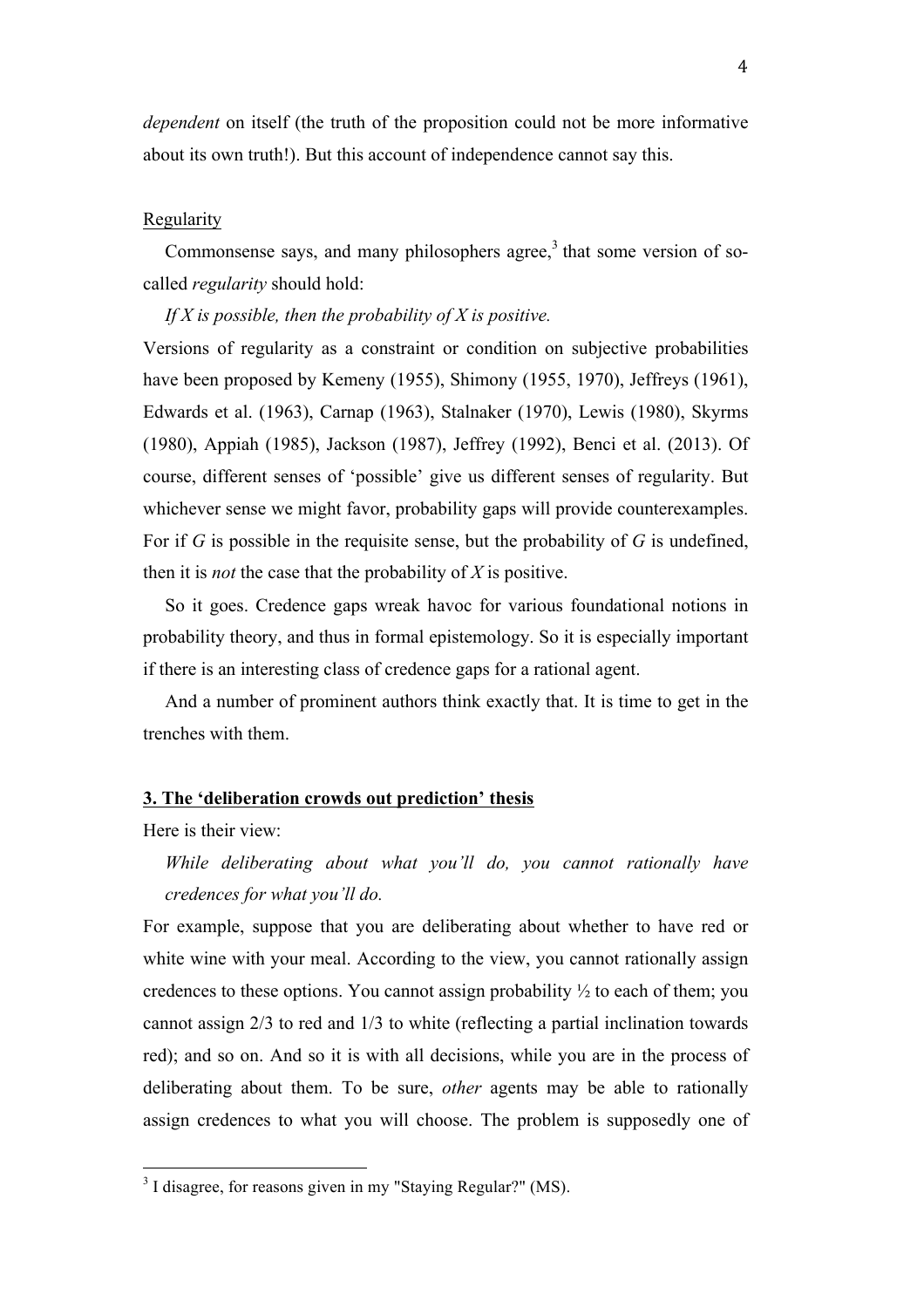assigning credences *reflexively*—a 'first-person' problem. One cannot have *credences for one's own options while deliberating*—for short, *optioncredences*—on pain of irrationality. In a slogan, the thesis is that *optioncredences are irrational.*

This has come to be known as the 'deliberation crowds out prediction' thesis (following Levi 1997). At the risk of quibbling about terminology, I think that 'prediction' is normally used to connote a forecast or prophecy of a *specific* event. We often assign credences to things without making predictions (so understood). I assign credence 1/1,000,000 to each of the million tickets winning tomorrow's lottery, but I don't make any *predictions* regarding the winner. On the contrary—my uniform probability distribution reflects my *lack* of prediction. According to the thesis, deliberation doesn't crowd out just *prediction* (in the sense of a forecast, or a prophecy), but any assignment of credences to one's options. So I will give the thesis another name. I will call it *the DARC Thesis*: *D*eliberation *A*nnihilates *Reflexive Credences*.<sup>4</sup>

Versions of the DARC Thesis have been advocated by authors such as Spohn, Levi, Gilboa, Price, Louise, and others. Spohn and Gilboa couch their versions of the Thesis especially in terms of *modeling* credences: we should not model rational agents as assigning option-credences. Nevertheless, I take them to subscribe to the DARC Thesis. For example, Spohn (1977) writes: "probably anyone will find it absurd to assume that someone has subjective probabilities for things which are under his control and which he can actualize as he pleases" (115).

I don't.

#### **4. Initial concerns about the DARC Thesis**

 

Before examining various arguments for the DARC Thesis, let me register some concerns about it.

Firstly, when we are deliberating about what we will do, we are *uncertain* about what we will do; probability is our best theory of uncertainty; so offhand, we should assign probabilities to what we will do—or at least, we *may.* The Thesis is by no means a natural default position; quite the opposite.

<sup>4</sup> Thanks to Jessica Isserow for suggesting the 'A' in this acronym!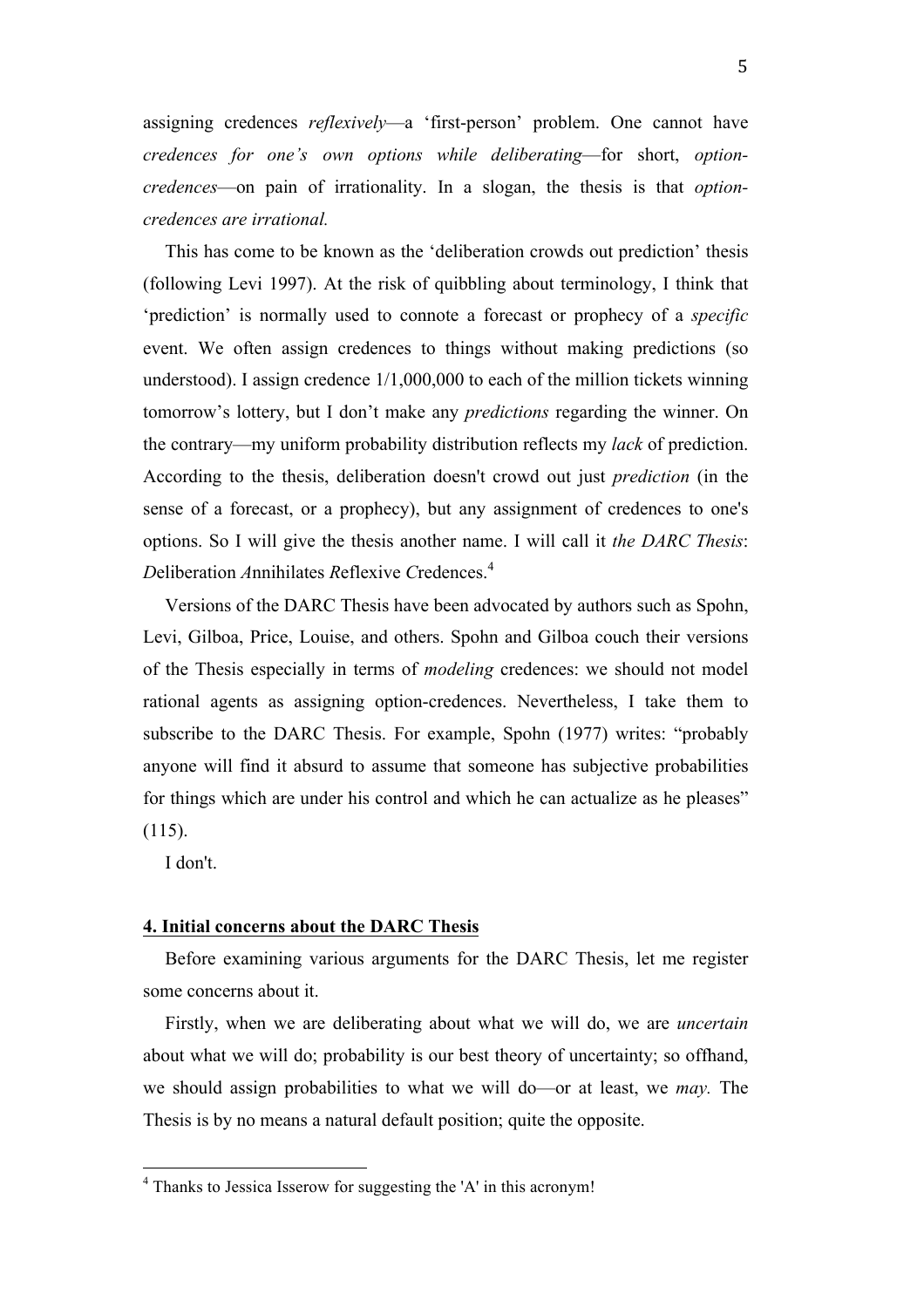Secondly, the DARC Thesis imposes a new constraint on credences beyond the usual Bayesian ones that they obey the probability calculus and are revised by conditionalization. This is big news for Bayesianism, and if true, it should be written in neon lights. More than that, it seems to *contradict* orthodox Bayesianism. Consider a case in which initially you idly contemplate a decision that you will make some time in the future; time passes, and eventually the time to make the decision arrives, and you begin deliberating about it; then, finally, you have made your decision. It is perfectly compatible with the DARC Thesis that at the initial and final times, you have credences for what you will do; indeed, various proponents of the Thesis explicitly say that there is nothing problematic about such credences. It is only during the intermediate period while you are deliberating that the credences are forbidden. So suppose that you have credences for your options outside that period. Then we have *two* revisions of your probability function: your credences for your options suddenly *vanish* when your deliberation commences, and they suddenly *appear* when it ends. *Neither revision takes place by conditionalization*. This is inconsistent with the Bayesian orthodoxy that credences should be revised by conditionalization (or Jeffrey conditionalization). In fact, it is inconsistent with even the weaker claim that credences may be revised only on the basis of evidence (however such revision should take place). Not only are option-credences rationally permitted by these lights—they are rationally *required*.

Thirdly, and relatedly, the DARC Thesis conflicts with the Reflection Principle (van Fraassen 1984, 1995). According to Reflection, your credence in *X* at a time should be your expectation of your credences in *X* at any later time*.* Suppose that now you have not yet begun deliberating about the wine to accompany your dinner, and that you assign a credence to your choosing the red wine that evening—say,  $\frac{1}{2}$ ; no conflict with the DARC Thesis yet. Suppose also that you believe that you will be deliberating about the choice of wine at 7 pm. According to the DARC Thesis, your credence for red wine should be undefined then, so your expectation of your 7 pm credences for red wine should be undefined now. But your credence now is  $\frac{1}{2}$ , not undefined, in violation of Reflection.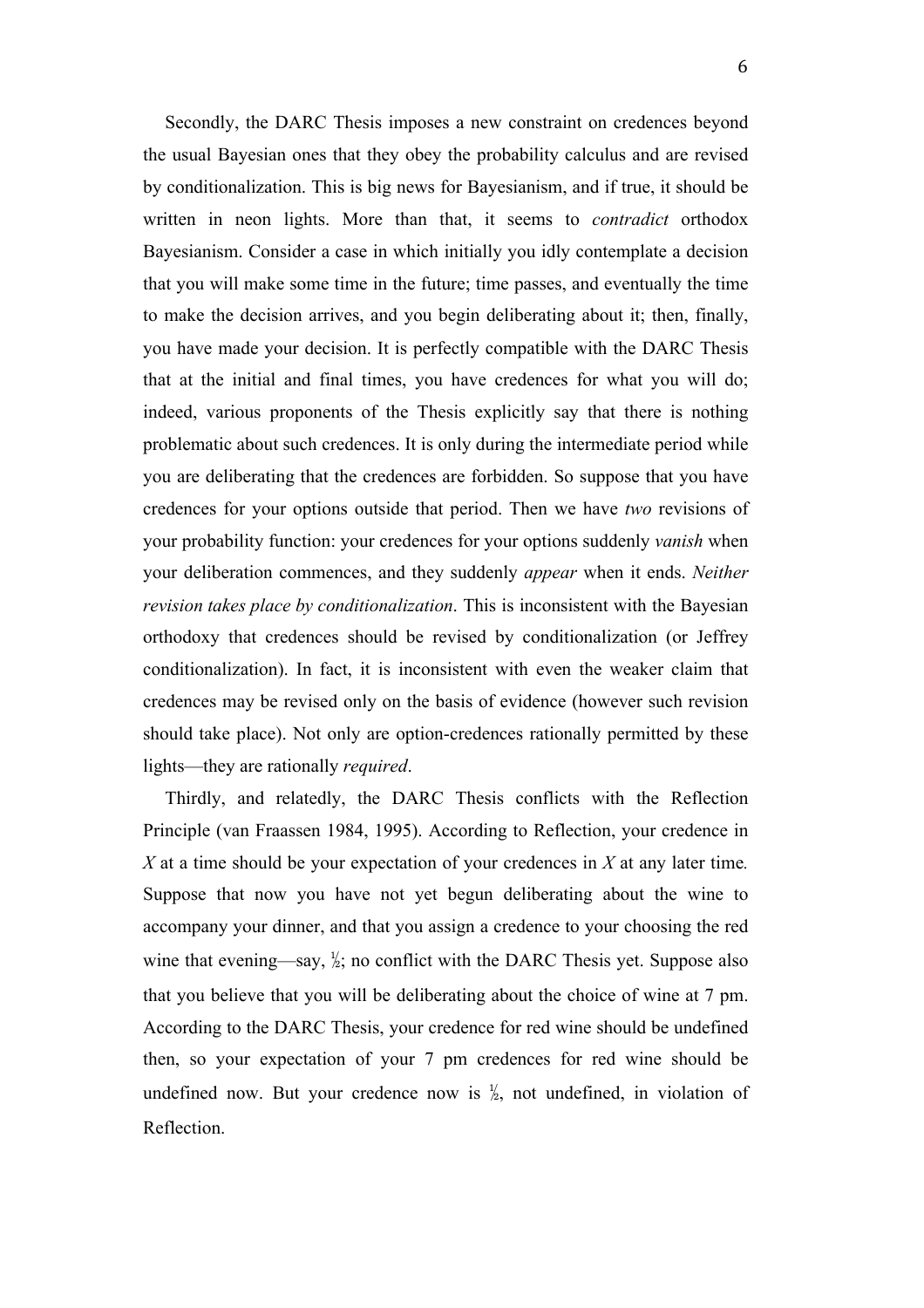Fourthly, it seems clear to me that you can make *comparative* probability judgments about your options. 7 pm arrives, and you are in the thick of your wine deliberations. You judge that you are *more likely* to have red wine with your dinner than to have red wine with your dinner followed by port with your dessert, and this in turn is *more likely* than your having a shot of petrol. (The quirky restaurant you're at offers all these options.) And I don't see why numerical probabilities create any special problem. Comparative probabilities over your options may be especially apt when deliberation about them takes place over a long period of time, and things change during that time. Suppose that you are choosing between two job offers at two universities, but the decision is complicated, drawn out, and you must weigh many factors. Then the dean at one of the universities suddenly increases your salary—one of the factors—by \$10,000. It is natural for your probability of taking that university's offer to suddenly be greater than it was, even if your deliberation is not yet over. This cannot be squared with the DARC Thesis. More generally, when you deliberate about your options, you weigh in turn the pros and cons of each of them. As a pro (con) regarding an option comes to your attention, it is natural for your probability of choosing it to increase (decrease).

Fifthly, consider a Perry/Lewis-style 'de se' ignorance case, in which you have a lot of evidence regarding an agent's decision situation, but you are uncertain who the agent is. You know a lot about their options, their utility function, their behavioral dispositions, and so on, and on that basis form credences about what they will choose. Then, you suddenly discover their identity: the agent is *you*! It seems odd that your credences should suddenly vanish.

Or suppose that there are two agents whose decision situations you are contemplating, and you know that one of the agents is *you*, but you are not sure who it is; you assign credence  $\frac{1}{2}$  to each of them being you.<sup>5</sup> (This is rather like the predicament of the Gods in Lewis's famous case (1979, 520-521).) According to the DARC Thesis, you cannot assign credences to both their choices, for in doing so, you will certainly assign a credence to your own choice. Yet by symmetry, you have no basis for assigning credence to one's choice but

<sup>&</sup>lt;sup>5</sup> Thanks to Yoaav Isaacs for this case, and for those of the next paragraph.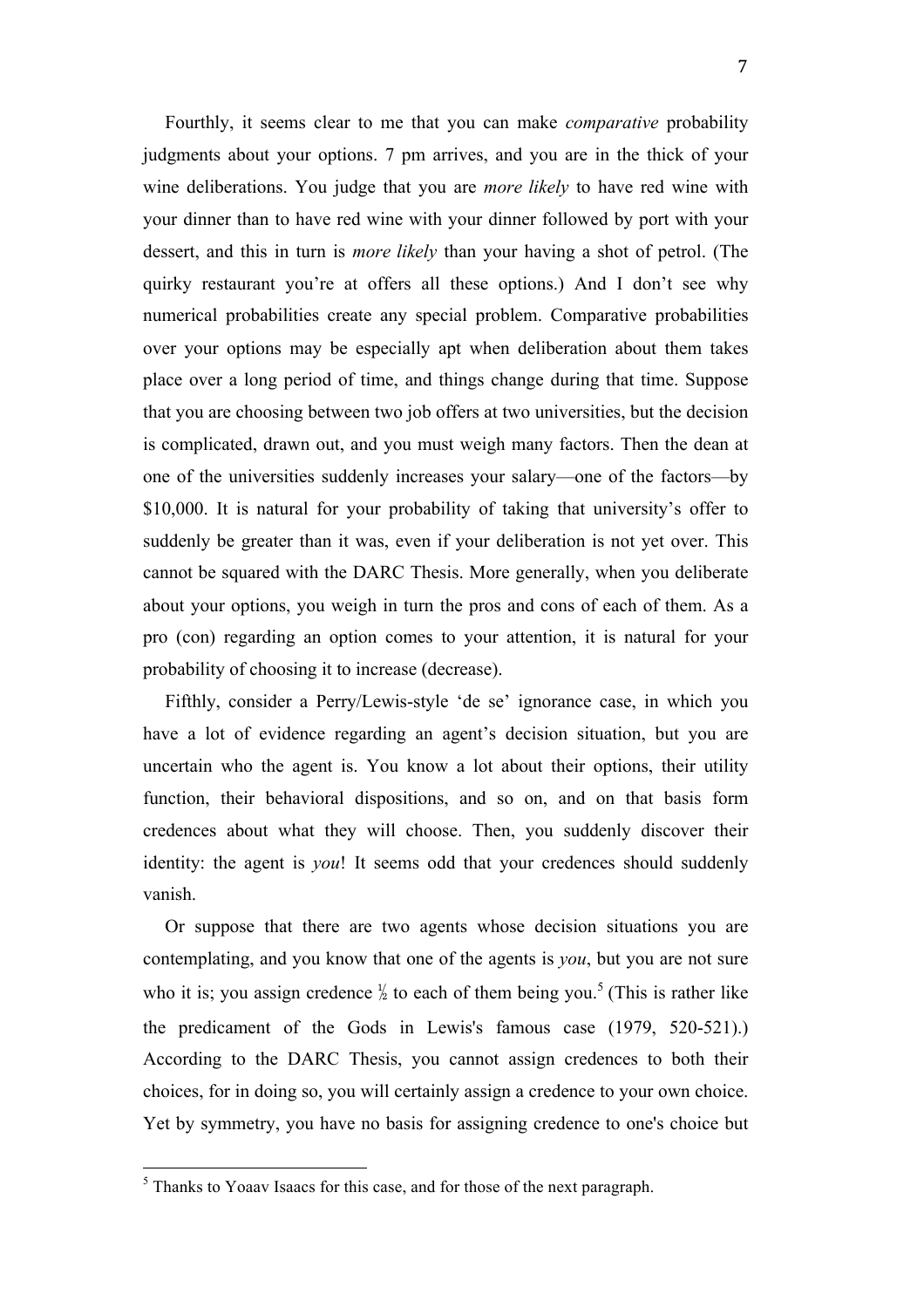not the other. That leaves only your assigning credences to *neither* of their choices. The DARC thesis ramifies, then, to your credences about the choices of agents besides yourself, somewhat surprisingly.

But this is only the beginning. Now suppose that you give *unequal* credence to each of the agents being you—say, 0.999 and 0.001. If you assign credences to the options of the agent who is *in fact* you, you sin against the DARC Thesis—even though you may have no way of figuring out this fact. This imposes an oddly externalist constraint on you. It seems that the only way that you can be sure of upholding the DARC Thesis is to withhold assigning credences to the options of *both* agents. The problem only gets worse when there are multiple agents who could be you, for all you know, however heavily your credences are biased towards one candidate. Indeed, such cases need not be farfetched: when faced with a decision problem, and *any* uncertainty about whether that problem is yours or someone else's, this predicament is yours. But rationality may require of you at least *some* uncertainty about that! The DARC thesis ramifies still further.

Sixthly, and more generally, there will often be downstream consequences of the DARC Thesis for other propositions. I may believe or assign high credence to biconditionals between what I choose and other propositions. Suppose that I am deliberating between going to Italy and going to Iraq for a holiday, and I believe that my wife will be worried if and only if I go to Iraq. By the DARC Thesis, I cannot have a credence for 'my wife will be worried'—if I did, it would fix my credence for 'I go to Iraq' at the same value.

Or suppose that I believe a biconditional between something I am deliberating about now, and something I am not. I am choosing between having pizza and Chinese for dinner. Today is Tuesday, and Tuesdays are two-for-one pizza nights at my local pub. I believe that however I choose tonight, I will choose the same way next Tuesday. Indeed, I may believe this in virtue of my rationality: my reasons for one choice or the other will be the same then as now (we may suppose). By the DARC Thesis, I had better not have a credence for *next week's* choice.

Or suppose that I have a twin, faced with the same decision problem as I have, and I believe that however he chooses, so will I. By the DARC Thesis, I had better not have a credence for how *he* chooses. And these "sixthly" points carry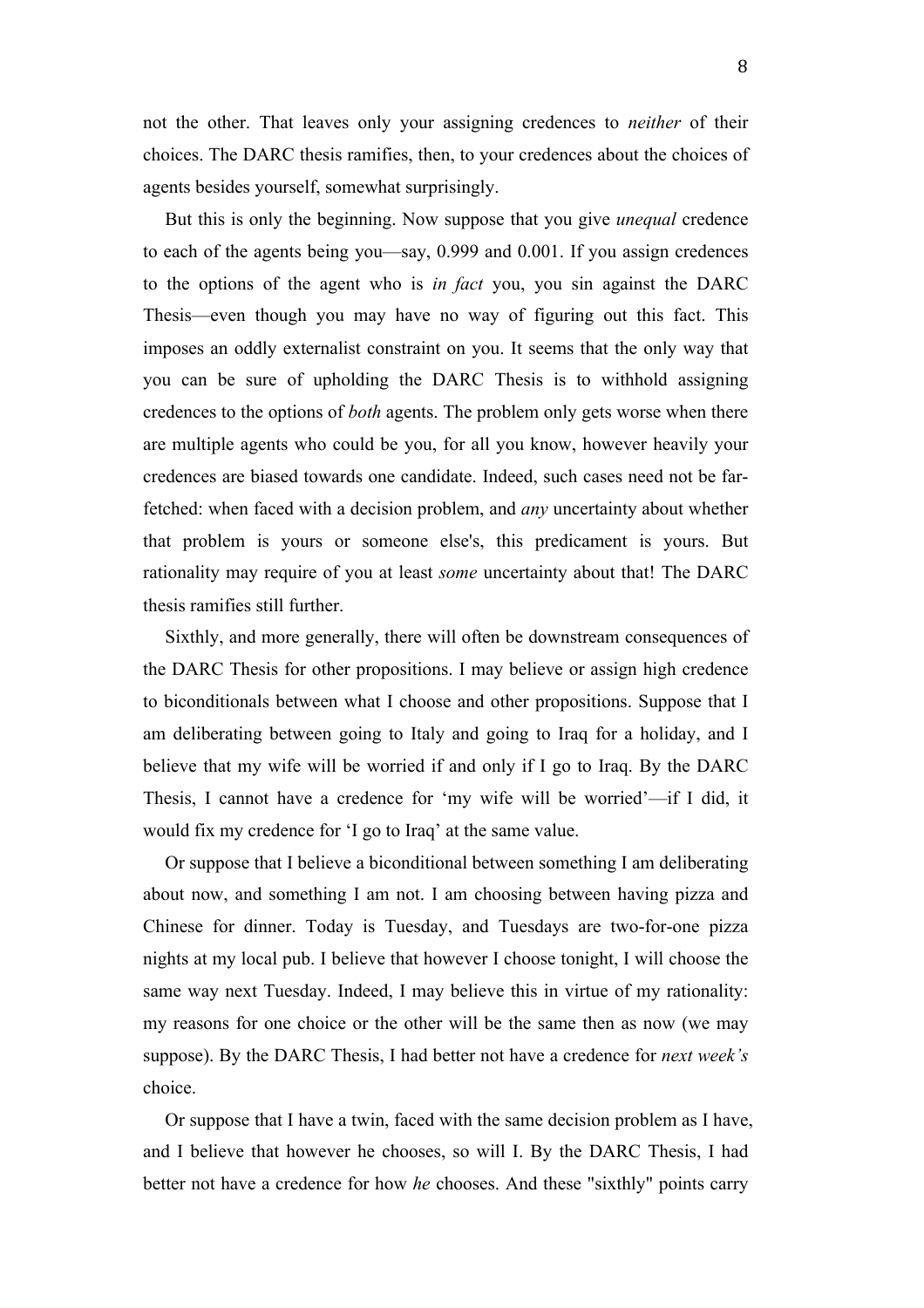over even if there is merely a correlation between the relevant propositions, by my lights. For example, if I assign a credence to 'my wife will be worried', that will still constrain my credence in 'I go to Iraq'; likewise for the later cases.

Similarly, probabilities propagate through entailments, so the DARC Thesis prohibits various credence assignments to consequences of one's options. 'I'll go to Italy for a holiday' entails 'I'll go somewhere for a holiday'. If I assign credence less than 1 to the latter, that puts an upper bound on my credence for the former. For example, if I assign probability 0.9 to my going somewhere for a holiday, then my probability for going to Italy for a holiday is bounded above by that value. In that case 'I'll go to Italy for a holiday' is *not* a probability gap for me; at worst, my probability for it is an interval from 0 to 0.9. Then by the DARC Thesis, I must not assign credence less than 1 to 'I'll go somewhere for a holiday', while deliberating about whether I'll go to Italy.

To be sure, proponents of the DARC Thesis can embrace all these downstream consequences: indeed, they may say, I should not assign credence to my wife's worrying, or to next Tuesday's choice, or to my twin's choice, or credence less than 1 to my going somewhere for a holiday. Still, we should be clear that the DARC Thesis ramifies to propositions about which I am not currently deliberating. Probability gaps are even more widespread.

Presumably it also ramifies to other propositional attitudes. Credence has various connections to other attitudes—belief, knowledge, and desire most obviously, but also hoping, wishing, dreading, fearing, and so on. I opened with a brief discussion of some examples of blindspots for knowledge and belief. Presumably the DARC thesis, if true, would furnish us with more blindspots, for these attitudes and others.

Be all that as it may, the DARC Thesis has much currency. If true, it would provide a rich source of probability gaps, in which I have indicated my longstanding interest. And there is nothing esoteric about these putative gaps—no fancy mathematics (such as the existence of non-measurable sets) or fancy metaphysics (such as the existence of chance gaps) is needed. Propositions such as 'I will order red wine' or 'I will go to Italy for a holiday' could hardly be more mundane. Yet if they are probability gaps, they are problematic for various foundations of probability theory and formal epistemology—recall my 'aerial view' of some of them in the previous section. The stakes are high.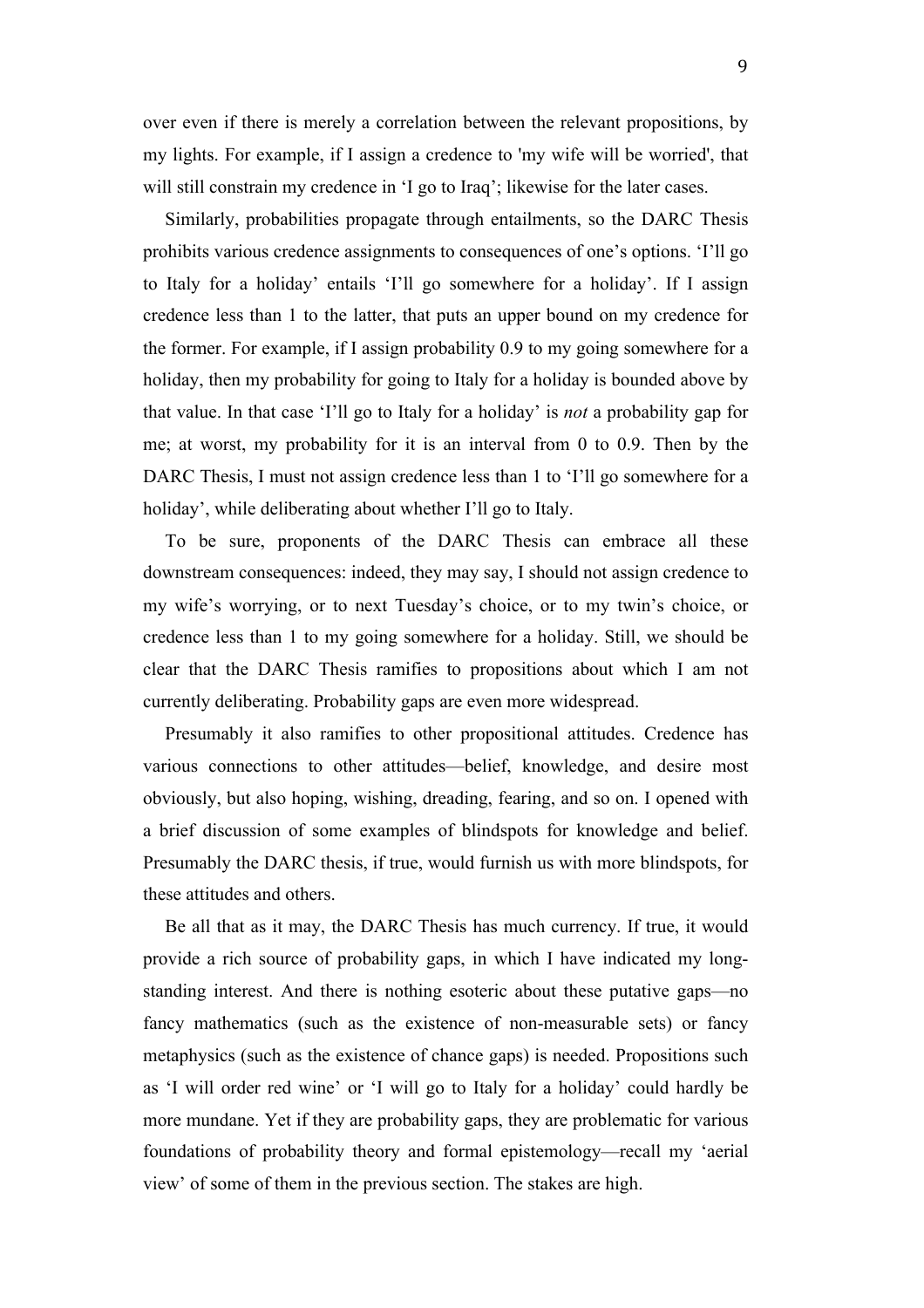## **5. Arguments for the DARC Thesis**

I will now rehearse and rebut many of the main arguments for the DARC Thesis in the literature. I will group them according to their main themes: agency (arguments  $1 - 4$ ), vacuity (5), betting (6 and 7), and decision-theoretical considerations (8).

#### **5.1 Wishy-washy agency/free will argument-sketches**

I will begin with more of a gesture at an argument for the DARC Thesis than an argument *per se*. I have informally discussed the Thesis with many philosophers, a number of whom are sympathetic to it. When I press them for arguments, I often get a response that I will parody as follows:

*Say some vague things about 'agency'.* 

*Wave hands at 'free will'. (Perhaps drop in a passing reference to Kant.) Therefore, the DARC Thesis.*

Even the published literature in favor of the Thesis has some moments like this. To be sure, there is something seductive about the idea that the very nature of free agency somehow precludes the assignment of rational credences to its upshots.

Needless to say, such a wishy-washy argument-sketch has to be filled in more before it is worthy of serious attention. But even in this inchoate form, we should be on the alert. For even this argument-sketch risks proving too much. The vague things said about 'agency' and the hands waved at 'free will' (and the passing reference to Kant) seem to apply just as readily in the third-person case as in the first-person case. When onlookers assign credences to my choices, they presumably regard me as an agent with free will. Yet there is not supposed to be anything problematic about such credences. Similarly, I may assign credences to my future choices when I am not deliberating about them—as it might be, next Tuesday's meal options—well aware that I will be a free agent then.

And I can also wave my hands, to the opposite conclusion. Free will may all the more ground one's option-credences. More on that shortly.

It is all to the good, then, that some authors fill in more this argument-sketch, giving arguments worthy of serious attention. I turn to them now.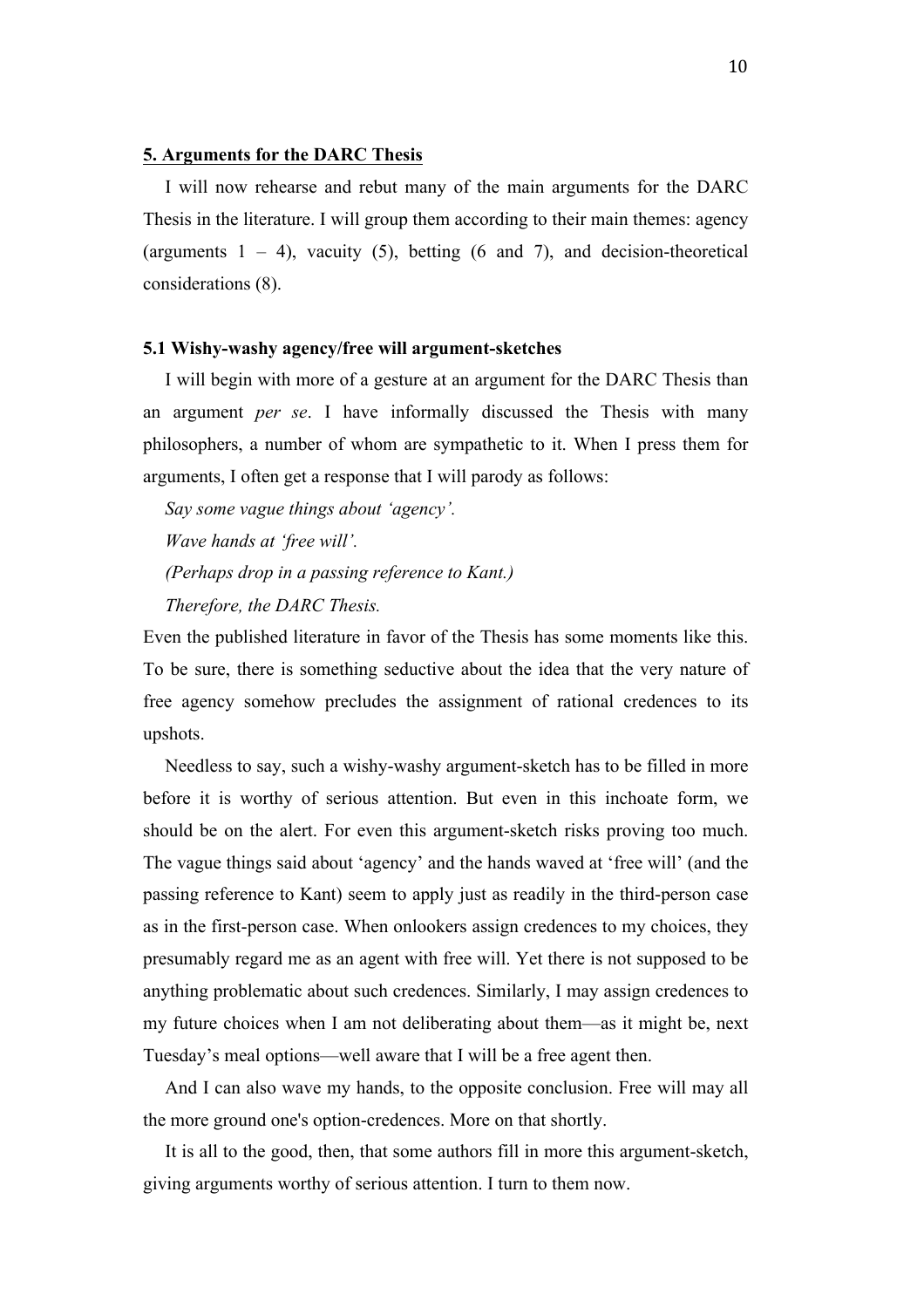## **5.2 There is no evidence for how an agent will choose from her own perspective (Price)**

Huw Price (2007, 11) wants to distance himself from Pearl's view "that there is evidence [regarding how actors will choose] but that actors should ignore it". Price continues: "whereas the point should be that there isn't evidence in the first place, *from the actor's own perspective*." He is inspired by Ramsey (1978, 146): "any possible present volition of ours is (for us) irrelevant to any past event. To another (or to ourselves in the future) it can serve as a sign of the past, but to us now what we do affects only the probability of the future ... In a sense my present action is an ultimate and the only ultimate contingency."

Let me spell out what I take Price's argument to be in a bit more detail:

1. While deliberating, you have no evidence for how you will choose.

2. (Tacit) Your credences should reflect your evidence.

Conclusion: You should have no credence for how you will choose.

I have added premise 2, as some sort of bridge between evidence and rational credence (or lack thereof) is required.

I reply:

## Premise 1

You typically *have* evidence regarding how you will choose—for example, your past choices in similar situations, or the choices of people similar to you in similar situations. Indeed, you typically have *better* evidence—not *worse*, let alone *none*—than onlookers do regarding your choice: the evidence of your own volition, too. Introspective evidence about your own volition provides *more* basis for the assignment of credences that you might use, beyond publically available information that others may unproblematically use. Following Joyce (2002), we may go so far as to say that your volition trumps (screens off) such information: it generates its own evidence. You get to make the news, and you get to know it ahead of everyone else. (More on this in §5.3.) It seems odd that *they* may assign credences to what you will choose, but *you* may not, when your evidential basis is superior to theirs.

We might even be able to say more about the nature of the extra evidence that you have at your disposal: for example, it might be a slight inclination to choose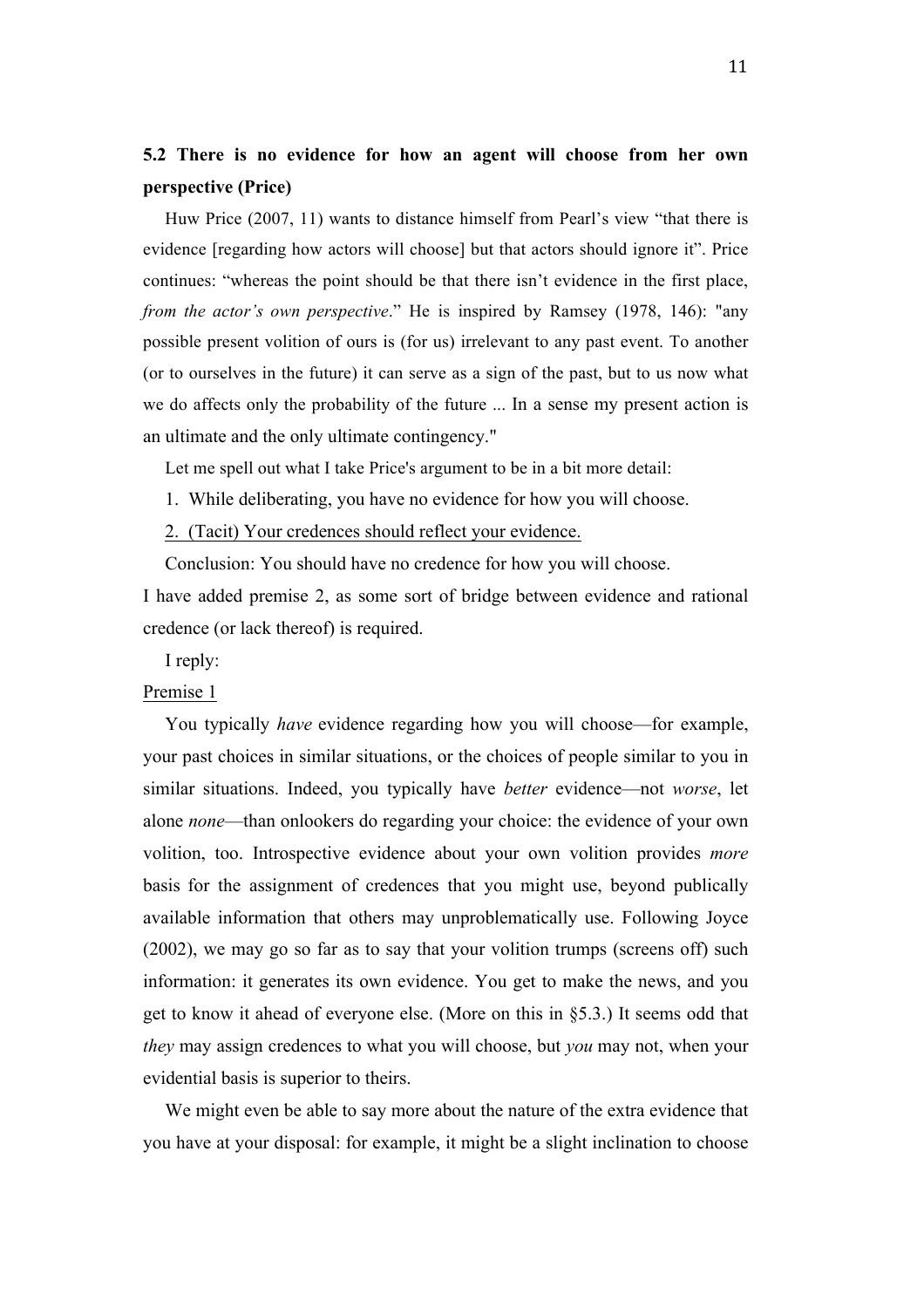one way rather than another, a 'tickle' that you can introspect, but that nobody else can detect.

#### Premise 2

Let's grant that your credences should reflect your evidence (in some sense); but they should *also* reflect your priors. And there is no difficulty with your assigning prior probabilities to what you will end up choosing, long before you face the moment of choice. In any case, perhaps option-credences are exceptions to premise 2; perhaps they give rise to a non-evidential way to have rational credences.<sup>6</sup>

## The validity of the argument

 

Grant the premises for the sake of the argument. Does it follow that you should have no credence for how you will choose? Perhaps; but proponents of the Principle of Indifference will insist that, on the contrary, your lack of evidence *forces* certain credences on you.<sup>7</sup> To be sure, the Principle has hit hard times; for example, many authors think that Bertrand's paradoxes decisively refute it. Yet those same authors seem to happily reach for it when faced with the Monty Hall problem or the Sleeping Beauty problem—who would dare assign credence 1/17 to the prize being behind door #1 in the former problem, or allow Beauty to assign  $1/\sqrt{2}$  to 'today is Monday' in the latter problem? We converge instead on answers dictated by the Principle of Indifference. The fact that the Principle fails to hold across the board does not show that it fails across the board. And certain cases of free choices may well be cases where it holds. In the middle of a maze, you must decide whether to go left or right. Perhaps when starting to deliberate about this, it is reasonable for you to assign probability  $\frac{1}{2}$  to each option.

Regarding the quote from Ramsey: I don't see there an argument for the DARC Thesis. I take the closest point in the neighborhood to be that evidence from the past that may be available to others is unavailable to me:<sup>8</sup> for example,

<sup>6</sup> Thanks to Yoaav Isaacs for the first point, and to Wolfgang Schwarz for the second.

 $7$  If we regard the Principle of Indifference as a constraint on your priors, then we may subsume this point under my discussion of Premise 2.

<sup>8</sup> Even this reading is not immediate. I take it that if any possible present volition of ours is (for us) irrelevant to any past event, then by the symmetry of irrelevance independence—any past event is irrelevant to any possible present volition of ours (for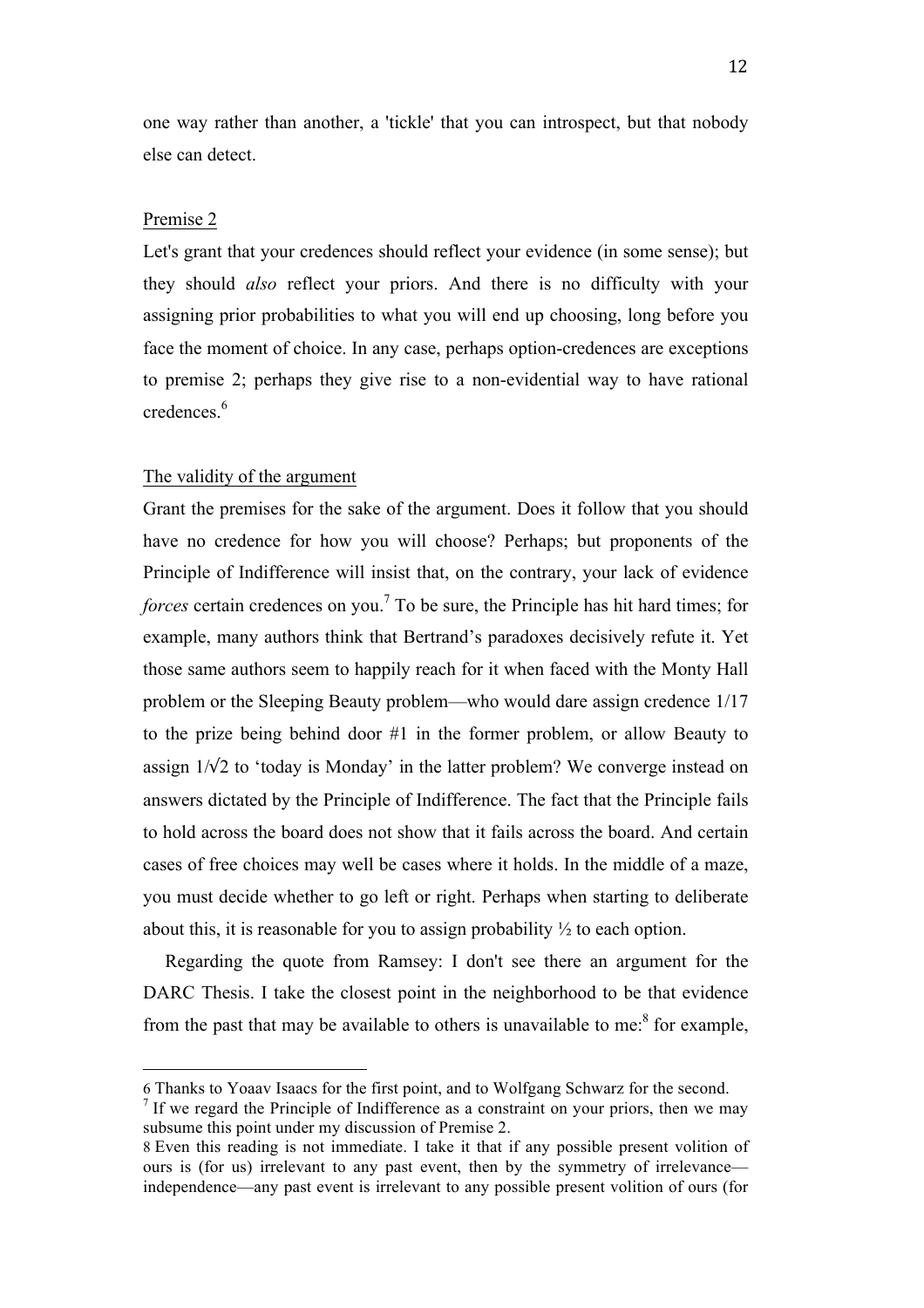from my past behaviour, or from the past behaviour of similar people in similar situations. But that falls short of showing that I have *no* evidence; indeed, following Joyce, I may have even *better* evidence, of a different kind. In any case, I think that Ramsey would have been happy assigning subjective probabilities even in the absence of evidence. That's exactly what priors are!

## **5.3 The agent's authority trumps other evidence (Price)**

Price (2012, 529) writes: "One route to [the DARC] thesis … turns on the special epistemic authority of the deliberating agent, concerning her own actions. This authority 'trumps' any merely predictive knowledge claim about the same matters, rendering it necessarily unjustified."

I reply: Grant that the deliberating agent has special epistemic authority regarding her own actions. Grant that this authority even 'trumps' any evidence that onlookers might use to ground a credence regarding what she will do. (That is how I understand the second sentence. "Knowledge claim" seems a strange turn of phrase here—we may assume that nobody *knows* what the agent will do, neither her nor others, in the cases of most interest to us.) But if anything, this means that it's the *onlookers* who should lack the credences regarding what she will do, not the agent herself! After all, they lack the crucial information that the agent has—the trump card—which grounds her special epistemic authority. And the agent may have such information well before she has decided what she is going to do—for example, the initial tickle that she is inclining slightly towards the red wine is evidence that only she has.

The DARC Thesis seems to be *counter-*supported rather than supported by this argument. Having special epistemic authority about a proposition is *more* reason to assign it a credence, not less.

#### **5.4 Incompatible presuppositions about agency (Louise)**

Jennie Louise (2009, 339) canvases the following argument for the DARC Thesis. While she does not explicitly endorse it, she does seem to regard it as "a

<u> Alexandro de la contrada de la contrada de la contrada de la contrada de la contrada de la contrada de la co</u>

us). Then information about the past does not provide evidence (for us) for what we will choose. But if Ramsey had intended to say that, it is surprising that he put the point about irrelevance the other way round.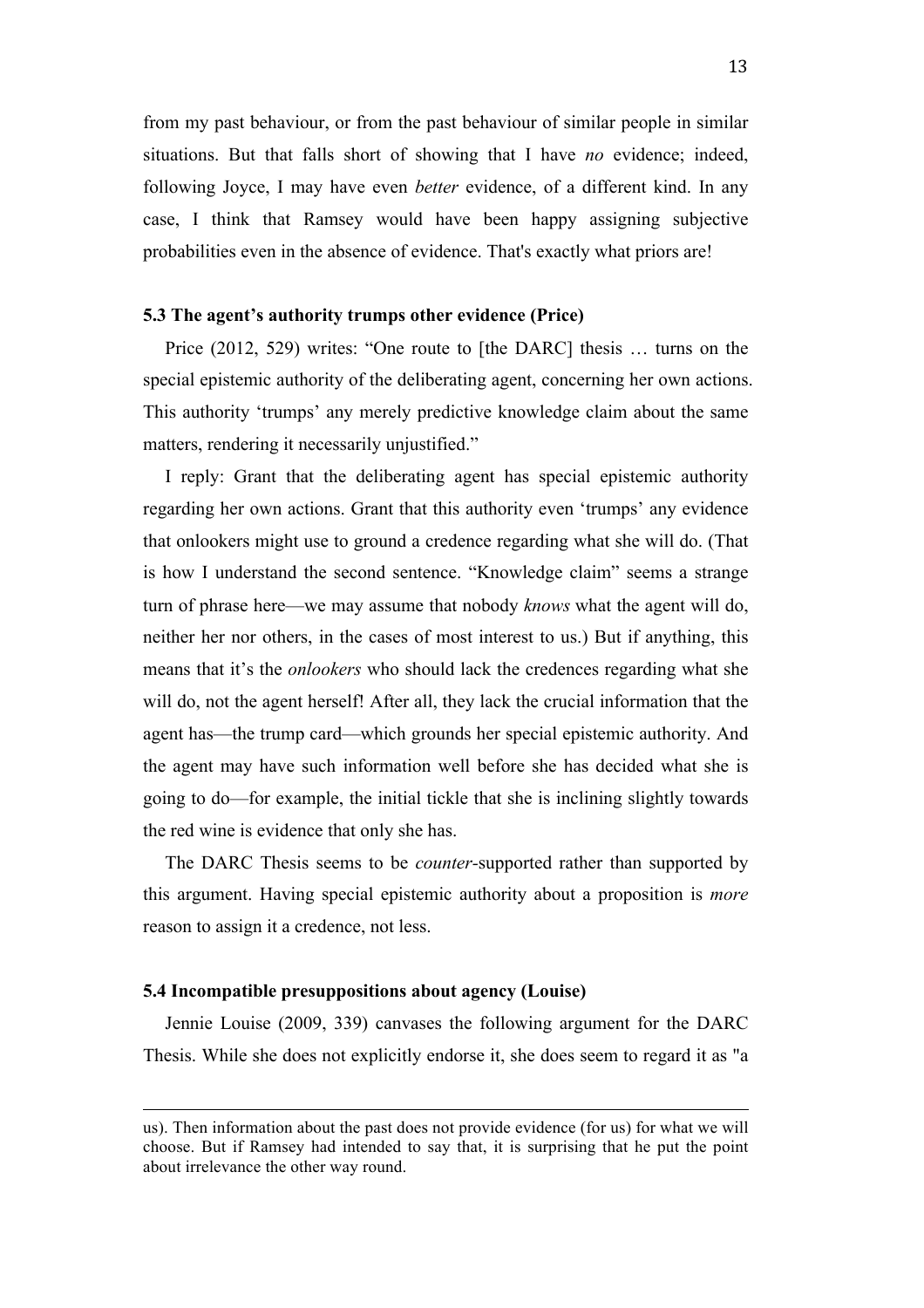real problem … if we think of agency as an all-or-nothing affair" (340). Her response is to "think of agency as something that comes in degrees"; by contrast, I do not regard it as a real problem even if agency is all-or-nothing.

... it might be argued that while there is no logical incompatibility between prediction and deliberation, there is nevertheless a pragmatic contradiction—a Moorean paradox… Deliberation about whether to U … presupposes agency: that is, it presupposes that I am the kind of creature who can be motivated to act in accordance with my perceived reasons. Prediction that I will U ... on the other hand, seems to presuppose the opposite: that I am merely ''an object in the world'' subject to causal forces outside my control. Using self-prediction in deliberation therefore involves the pragmatic contradiction of assuming both that one is an agent and that one is not an agent.

I reply: Assuming both that *one is* an agent and that *one is not* an agent involves a *semantic* contradiction rather than a pragmatic one, so calling this a "Moorean paradox" is an understatement. Rather, the point seems to be that any agent who has option-credences must make inconsistent presuppositions. I offer the following reading of this argument:

- 1. Deliberation about what one will do presupposes one's agency.
- 2. Predicting and assigning credences to what one will do presupposes one's non-agency.

Hence,

3. Option-credences require one to make incompatible presuppositions, which is irrational.

Conclusion: The DARC Thesis.

I baulk at 2. Again, it unhappily generalizes to onlookers: *their* assigning credences to what I will do presupposes my non-agency. But why? Why must they regard me as merely "an object in the world" subject to causal forces outside my control? On the contrary, they may well have a far better understanding of the causal forces *under* my control *in virtue of my agency*—for example, by mentally putting themselves in my shoes. And 2 unhappily generalises to my credences about what my future self will do even when I am *not* deliberating about it—unhappily for similar reasons. Once we see all this, we also see how it carries over to my own case when I am in the midst of deliberation. There is no contradiction—semantic, or otherwise—in my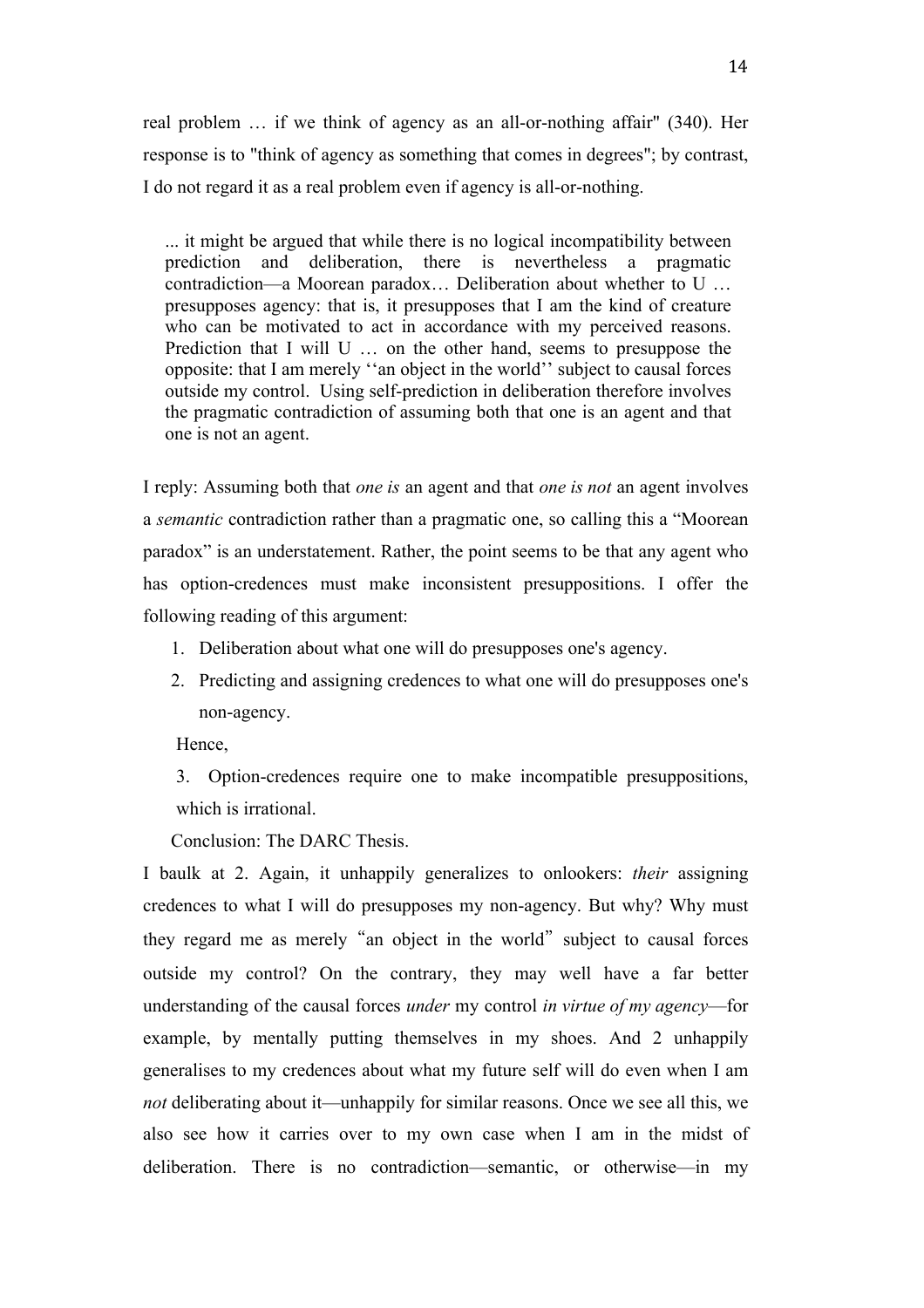assigning credences to what I will do *in virtue of my agency*.

\* \* \* \* \* \* \* \* \* \* \*

For all that I have said here and in the previous few sections, 'agency'-based arguments have a grip on various of my interlocutors. A common thought is that deliberation requires one to take a first-person perspective on oneself, while option-credences require one to take a third-person perspective on oneself. One cannot adopt both perspectives at the same time, although one may adopt one perspective or the other at a given time. It's rather like the way one cannot see the duck-rabbit both 'as' a duck and 'as' a rabbit at the same time, the thought goes, although it can be seen one way or the other at a given time. Perhaps this thought can be dispelled somewhat by noticing that talk of 'perspectives' or 'seeing as' may be misleading here, suggesting as it does one particular occurrent attitude, or phenomenological state, and then another. But like beliefs, credences need not be occurrent. You can *have* a credence without attending to it or being aware of it.<sup>9</sup>

And there may not be any associated phenomenological state at all. We often regard *groups* as agents, and we often attribute beliefs and even credences to them. Groups also make decisions, and deliberate about them. Presumably the DARC Thesis should hold for group agents too, if it holds at all. But such agents do not have phenomenological states. Indeed, the Thesis seems especially implausible for such agents<sup>10</sup>, perhaps partly for that reason.

I think that considerations of agency do not support the DARC Thesis, at least as far as we have seen so far. But they may support something in the neighborhood. More recently, Price has suggested that while deliberating, an agent may have credences for what she will choose, but such credences are *muted*—that is, they do no play their usual functional role. In particular, they do not play their usual role in guiding her decision.<sup>11</sup> They are disengaged from her action; deliberating is like a mental 'clutch' with respect to her option-credences. That said, it may be difficult to square this view with a functionalist account, according to which a credence is *identified* by its functional role. And even

<sup>9</sup> Thanks here to Philip Pettit for helpful discussion.

<sup>10</sup> I am grateful to Aidan Lyon for this point.

<sup>11</sup> Price presented this idea in his talk "What Ramsey Got Right", at the *Self-Prediction and Decision* conference, Cambridge University, May 2015. I thank him for very helpful discussion on this point, and John Cusbert for the "clutch" metaphor that follows.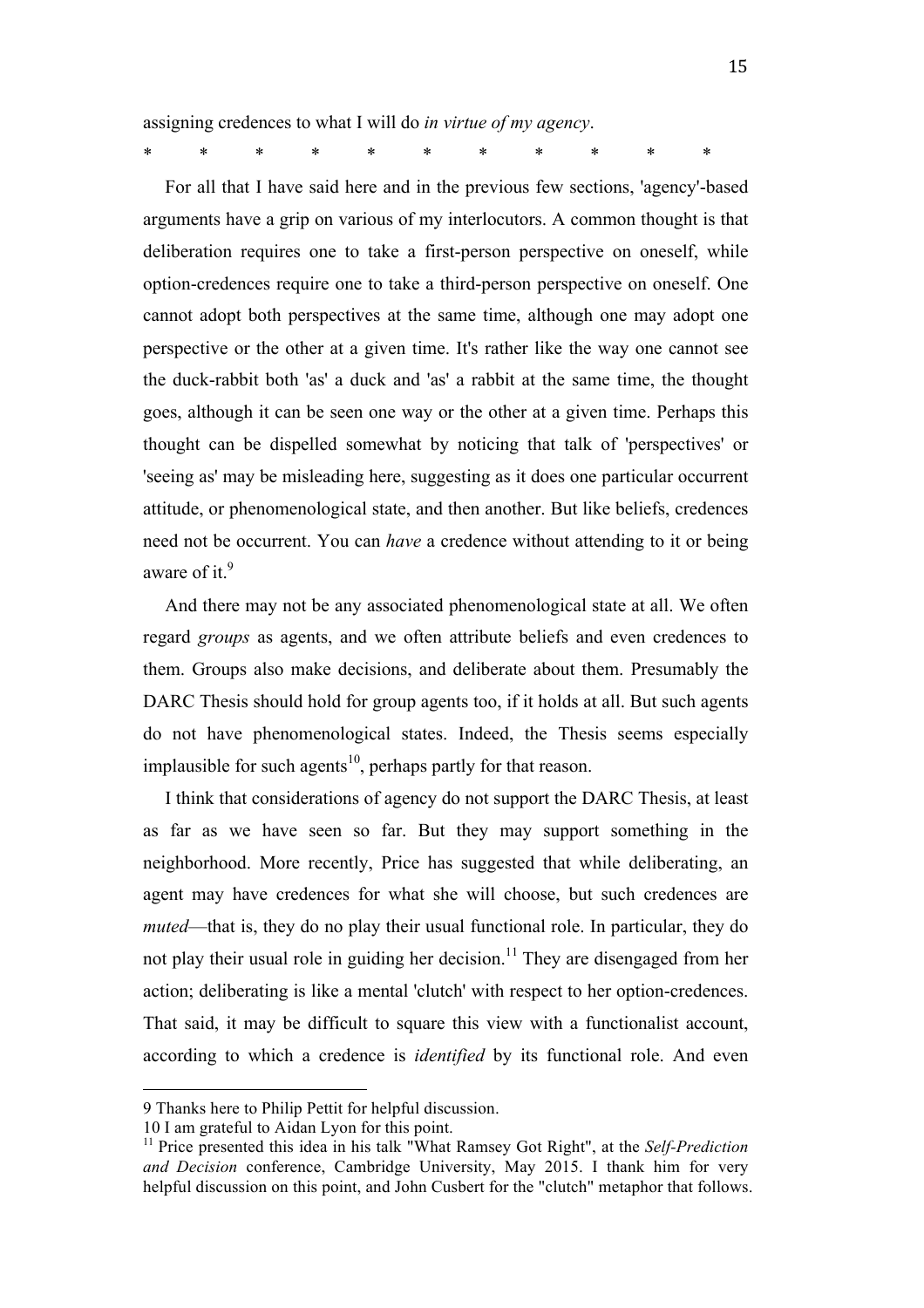without subscribing to functionalism, I would like to hear more about what option-credences *are* when they are muted. Furthermore, later we will see quite different pictures of deliberation, due to Skyrms and Arntzenius, which portray option-credences as central to decision-making; indeed, deliberation is largely *constituted by* the updating of option-credences! We will also see how game theory—a theory of decision-making par excellence—appeals to them. So for various reasons, we may need them to speak, and speak loudly.

All that said, muted credences are still credences. So while this proposal may be in the neighborhood of the DARC Thesis, it is a retreat from the DARC Thesis itself—which is all to the good.

#### **5.5 The argument from vacuity (Levi)**

Isaac Levi is a pragmatist—fittingly for the John Dewey Professor of Philosophy Emeritus at Columbia University. The centerpiece of his pragmatism is this idea: "Changes in point of view are to be justified by showing that they are optimal or, more generally admissible, as options among the available options and relative to the goals of the inquiry" (2007, 4). Nobody has defended the DARC Thesis in more detail or more famously. It behoves me to present and respond to a chief argument of his in detail.

To understand Levi's argument, we need a bit of background. Suppose that an agent has to choose from a set of options *A*, and she fully believes that she will implement exactly one of them. An 'admissible' option is one that is not ruled out by the principles of choice. (Maximizing expected utility is one such principle.) 'Serious possibilities' are propositions that are compatible with her full beliefs. The 'weak thesis' is that she should judge every hypothesis that says that a specific option in *A* is implemented to be a serious possibility.

Now, the argument. Here is a key passage in Levi's (2007, 4-5).

… even on the assumption that credal probabilities are used to compute expected values of options and, hence, to determine fair betting rates, the argument I offer does not show that the decision maker's assigning unconditional probabilities to hypotheses concerning what the decision maker will do is incoherent *unless one wants the standards of rationally coherent probability judgments to serve in the evaluation of expected value in contexts of choice where the principles of choice will sometimes be applicable non vacuously.* I do want to focus on probability judgment on the assumption that principles of choice can be applied non vacuously to the determination of which of the available options are admissible and which are not. But my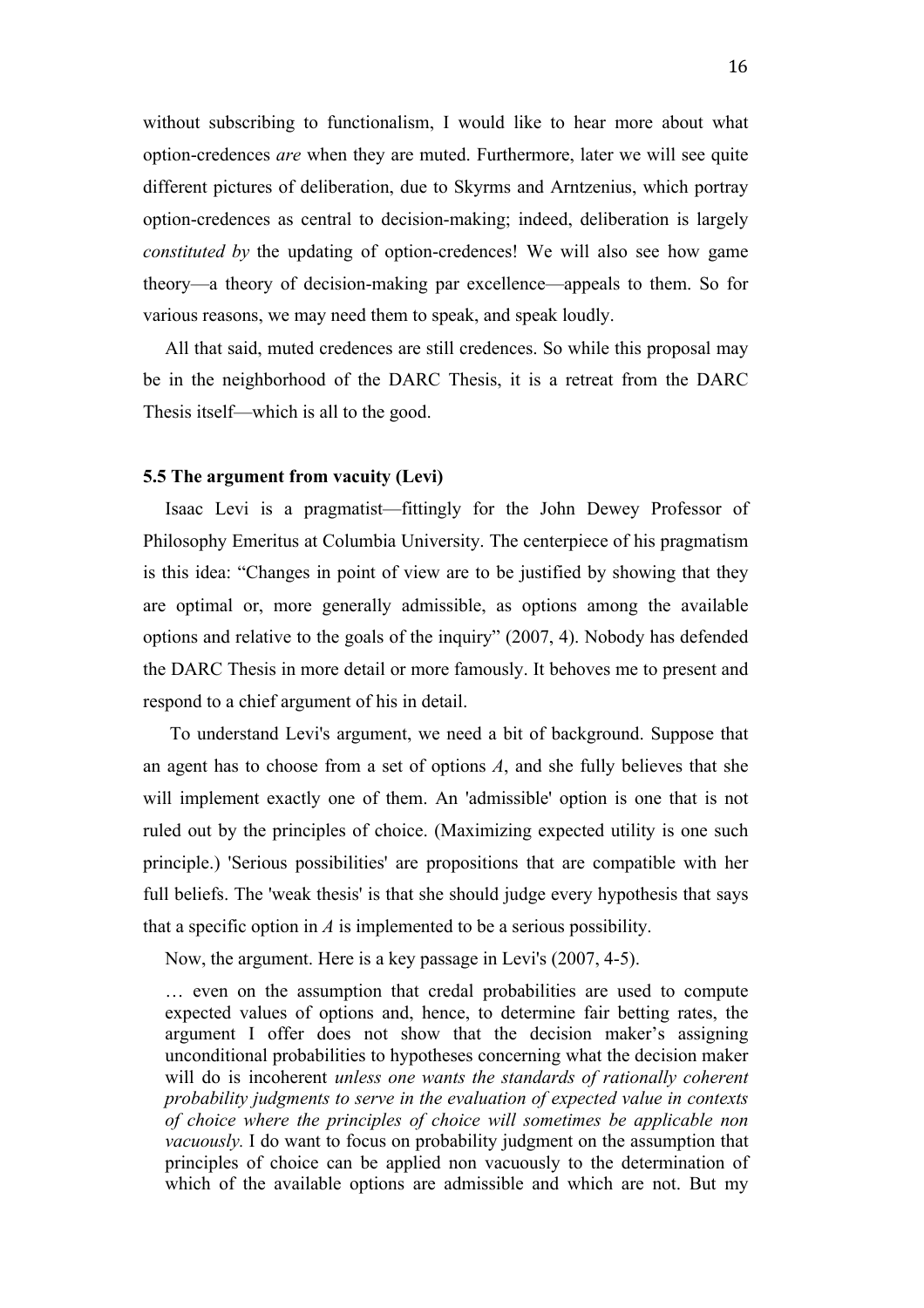argument does not show that rejecting this assumption is incoherent or inconsistent.

I show that a rational decision maker assigning probabilities to hypotheses concerning the option he is about to choose must assign full belief to the prediction that the decision maker will choose rationally (i.e., choose an admissible option among those judged to be available) on pain of incoherence or contradiction. Only admissible options are seriously possible according to the decision maker. From this, according to the weak thesis, the admissible options and the feasible or available options must coincide. Hence, criteria for rational choice must be vacuously applicable in *all* contexts of choice.

If this vacuous applicability thesis is rejected, the admissible and the available cannot coincide in all contexts of choice. Hence, the criteria for rational probability judgment should prohibit a rational decision maker from assigning unconditional credal probabilities to hypotheses concerning which available option will be chosen *on pain of inconsistency with the vacuous applicability thesis*.

Let me present what I take the argument to be in 'premise, premise, ... conclusion' form:

- 1. The criteria for rational choice apply non-vacuously in some choice contexts.
- 2. But when the admissible options and the available options for an agent coincide, the criteria for rational choice apply vacuously.

Hence,

- 3. There are choice contexts for an agent in which the admissible options and the available options for her do *not* coincide.
- 4. Suppose that there is a rational agent in such a choice context, and suppose for reductio that she assigns credences to her choices.
- 5. She must be certain that she will choose rationally. Hence,
- 6. Only admissible options are seriously possible for her. Hence,
- 7. The admissible options and the available options coincide for her.
- 8. This contradicts our supposition in 4. Hence,

Conclusion: no rational agent assigns credences to her choices while deliberating about them.

I reply: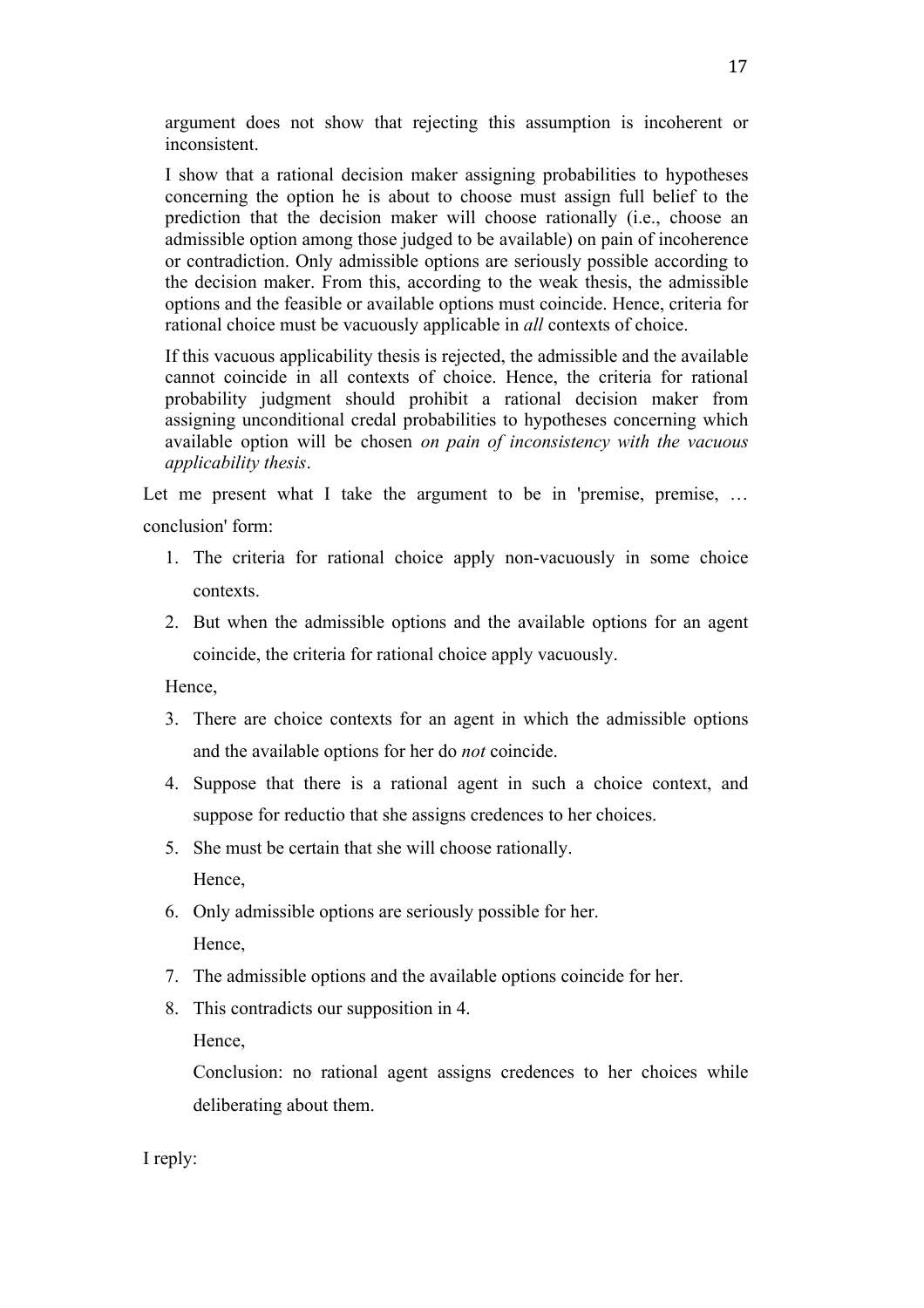## Premise 2

Consider a case in which all the agent's options are equally good, and so are tied by the lights of her criteria for choice—for example, she has two options, tied in expected utility. (The choice between red and white wine could easily be like that; it often is for me.) The admissible options and the available options for the agent coincide. But the criteria for rational choice apply *non-vacuously*: she still faces a genuine choice. She may, for instance, use a fair coin to make her choice, and as a result she assigns credence  $\frac{1}{2}$  to each of them (contra the DARC Thesis); indeed, she is rationally *required* to do so if she knows that the coin is fair.

#### Premise 5

Rational agents who assign credences to their options need not be *smug*: they need not be certain that they are rational. On the contrary, rationality may even *require* them to give positive credence to their *not* being rational. After all, their being rational (or not) is in each case a contingent matter, and as such their credence in it should be appropriately responsive to their evidence. Among other things, they should realise that they may have misleading evidence regarding their rationality. In any case, their evidence is typically not so conclusive as to eliminate even the tiniest crack of doubt about their rationality. (Presumably, that evidence gives at best inductive support to their rationality.) Moreover, even supposing that a rational agent is certain that she is rational *now*, she need not be certain that she will *stay* rational—typically, her evidence will not settle that either. In particular, she might assign some positive credence to her not choosing rationally when the moment of choice comes. Indeed, she might not even be certain that she will choose at all!

## The inference from 5 to 6

Grant for the sake of argument that the agent is certain that she will choose rationally (when the time comes). But she may nonetheless deliberate: *to figure out what the admissible options are*! She is certain that whatever she eventually chooses will be admissible, but it takes her a while to determine what that will be. And during that time, some *inadmissible* options are also serious possibilities for her; they remain so until she rules them out. So I question the inference here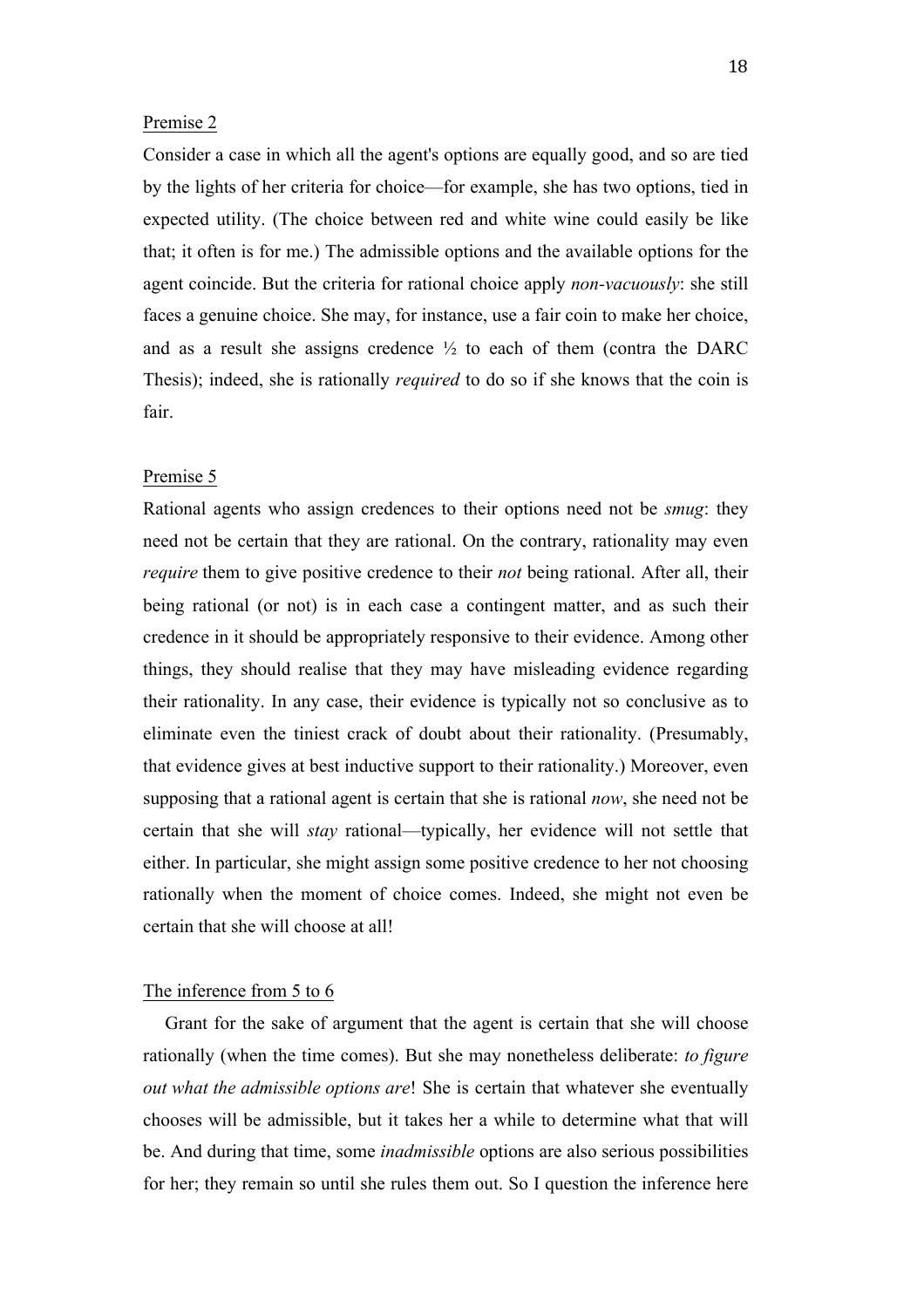from her being certain *that* she will choose rationally to her being certain *what*  she will rationally choose*.* And even after she has figured out what the admissible options are, she may still want to deliberate—to *check* what she has figured out.

Perhaps Levi could reply: "I was assuming that the agent is ideally rational, so she takes no time to figure out what the admissible options are—she sees them immediately". But then she does not deliberate! Then the thesis isn't really 'deliberation crowds out prediction (for rational agents)'; instead, it's 'rationality crowds out deliberation'!<sup>12</sup>

## The inference from 6 to 7

The natural reading of an option's being "available" for her is that she is *able* to perform it. Levi uses the word "feasible" interchangeably with "available", which only reinforces this reading to my ear. But then 7 does not follow from 6. Even when you are certain that you *will not* perform a given action, you may well be *able* to perform it. Even when you are certain that you *will* choose the red wine, you are still *able* to choose the white. (And even a shot of petrol, for that matter.)

Levi must be using the word "available" in a doxastic sense: an option is "available" if your choosing it is compatible with your full beliefs. In that sense, the white wine is no longer "available" once you have decided to choose the red (and perhaps the shot of petrol never was). But then premise 2 seems less plausible to me, for another reason. When you have made up your mind not to choose various options, so that they're "unavailable" in Levi's sense—even though you are still *able* to choose them—the criteria for rational choice may still apply *non*-vacuously, confirming that you're doing the right thing. (For example, drinking the red wine really has higher expected value than the white for you after all.)

#### The validity of the argument

<sup>&</sup>lt;sup>12</sup> Cf. Stalnaker (1991, 428-429): "Deliberation, to the extent that it is thought of as a rational process of figuring out what one should do given one's priorities and expectations is an activity that is unnecessary for the deductively omniscient. In fact any kind of information processing or computation is unintelligible as an activity of a deductively omniscient agent."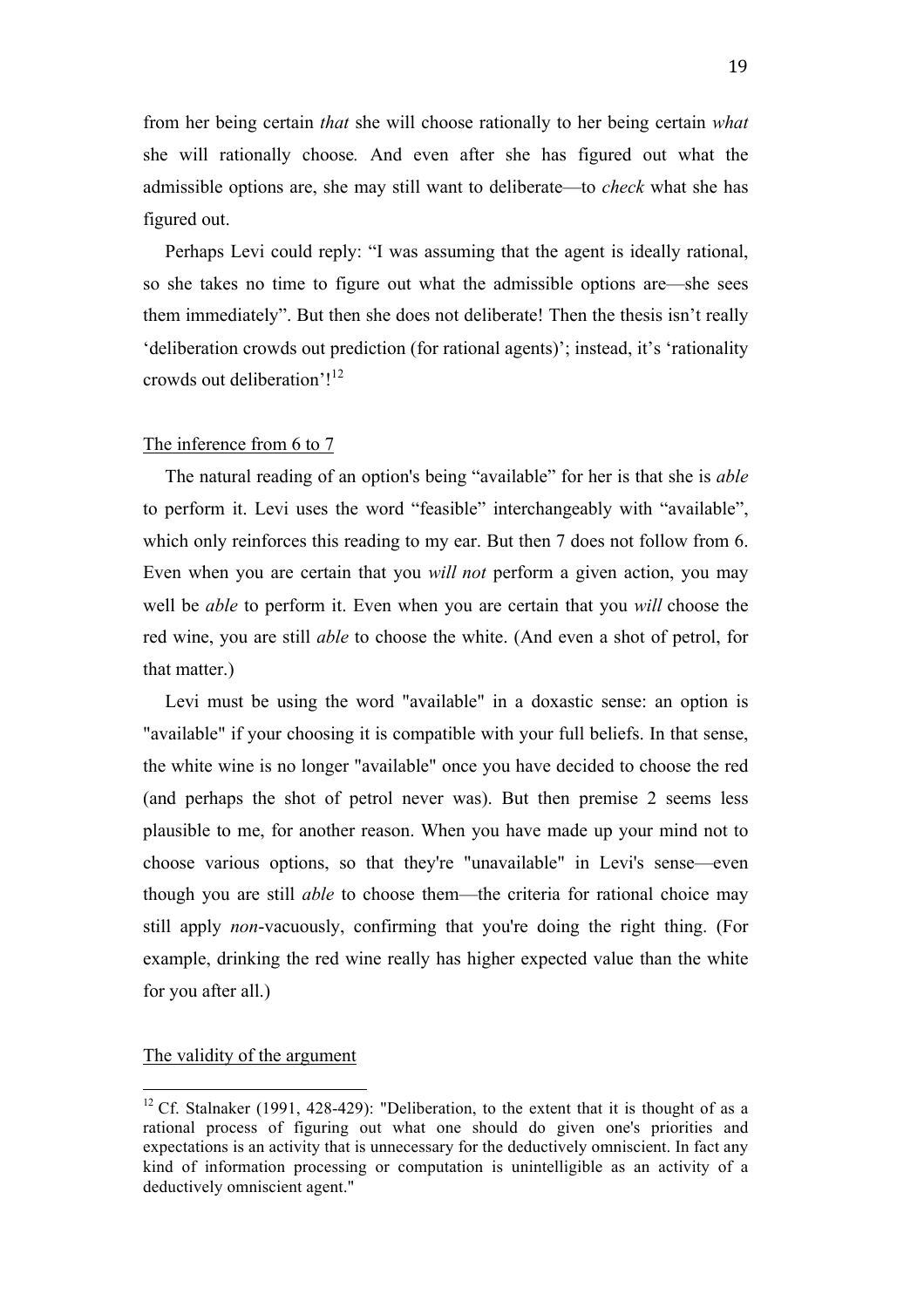This argument (and indeed various other arguments for the DARC Thesis) does not rule out one's having credences for *some but not all* of one's options. This seems especially to be a live possibility when one has several options. Why can't one have a *partial* credence function, defined on some of the options but not others? Yet the conclusion of Levi's argument rules that out too, and it is thus stronger than the argument for it supports, as far as I can see.

In any case, the argument does not support the full DARC Thesis ("no rational agent assigns credences to her choices while deliberating about them")—just the restriction of it to choice contexts for an agent in which the admissible options and the available options for her do *not* coincide. As we have seen, there are contexts in which they *do* coincide—even non-vacuous ones, in which all one's options are equally good.

Finally, I wonder how to square the DARC Thesis with Levi's pragmatism recall its centerpiece in the "Changes in point of view" quote, above. Consider a case in which you have credences for a choice further in the future, but you are not yet deliberating about it—say, next Tuesday's meal. When you begin deliberating about that choice, your credences are supposed to vanish according to Levi. And having completed the deliberation, the credences may reappear (presumably as 1 to what you will actually do and 0 to everything else). That involves *two* "changes in point of view". But I wonder how you—or Levi could justify them by showing that they are "optimal or, more generally admissible".

#### **5.6 Betting rates collapse (Levi)**

In another of his arguments for the DARC Thesis, Levi (2007) identifies credences with fair betting rates. For example, your credence that it will rain tomorrow is 0.7 if and only if 70 cents is your fair betting price for a bet that pays \$1 just in case it rains.

Levi turns to the specific problem of an agent having a choice between two options, **a** and **b**, with **a** strictly preferred to **b**; he imagines that she has credences for these options, *and* that she uses these credences to determine fair betting rates for bets on whether **a** or **b** will be chosen. He shows that the only admissible option is to choose **a** and to regard the fair betting rate for her doing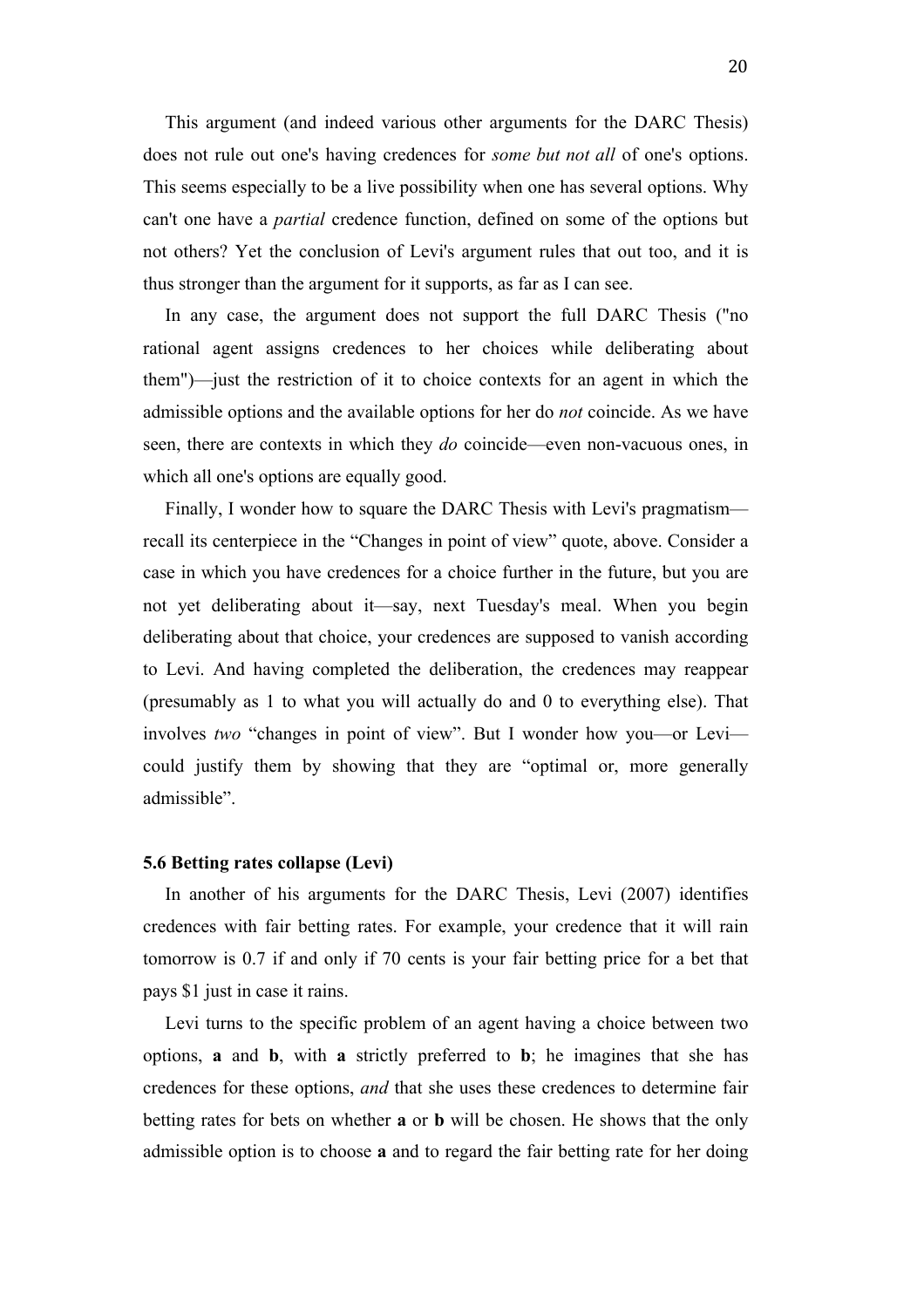so to be 1 (and 0 for choosing **b**). Fair betting prices for one's options collapse to  $0$  and  $1$ .

I reply: The problem is not with the agent assigning credences to her choices, but rather with the identification of credences with fair betting rates. This identification founders especially on cases in which the placement of the bet interferes with the proposition bet on. For example, I am highly confident that I will fall asleep tonight: I do so every night (eventually). But now suppose that I have placed a bet that will pay a million dollars just in case I fall asleep tonight. That very fact will make my credence that I will fall asleep tonight drop sharply. I picture myself at 5 a.m. pounding my pillow, working myself up into a panic:

"Quick! Fall asleep! *Fall asleep!!*" And betting on which option one will choose is another such case—it interferes with the proposition bet on.

In fact, I take it that elsewhere Levi himself does not subscribe to the identification of credences with fair betting rates. He rejects the diachronic Dutch Book argument for conditionalisation, according to which a nonconditionaliser will be susceptible to sure losses on bets that she considers fair. Levi (1988) replies that the agent will see the sure loss coming, and so will not take all the requisite bets. But that is to reject the betting analysis.

## **5.7 Betting rates cannot be applied (Spohn)**

I mentioned earlier that Spohn's version of the DARC Thesis focuses on the credences for acts in *decision models*, and soon I will countenance an argument of his that is explicitly about such models. However, as I also mentioned, I take him also to be a proponent of the DARC Thesis itself—an early and important one—and so do other authors (e.g., Rabinowicz 2002). Moreover, some of Spohn's arguments are not confined to considerations about decision models. For example, in his (1977, 115) he writes:

It is generally acknowledged that subjective probabilities manifest themselves in the readiness to accept bets with appropriate betting odds and small stakes. Hence, a probability for an act should manifest itself in the readiness to accept a bet on that act, if the betting odds are high enough. Of course, this is not the case. The agent's readiness to accept a bet on an act does not depend on the betting odds, but only on his gain. If the gain is high enough to put this act on the top of his preference order of acts, he will accept it, and if not, not.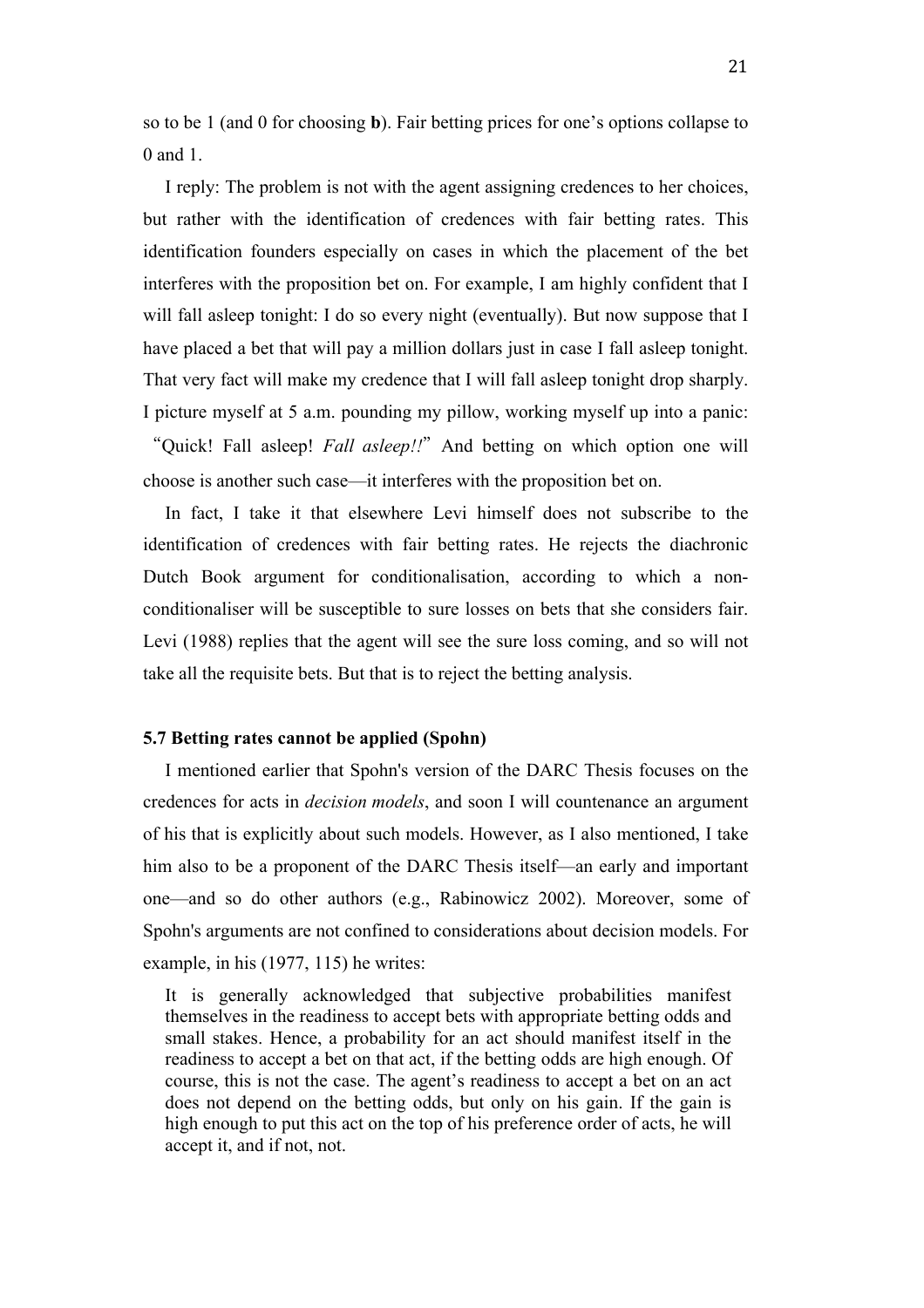I understand the argument as follows:

1. The attractiveness of a bet on one's act depends only on the difference between the bet's prize and its price. [This can be shown with a bit of work—see Rabinowicz (2002), which has helped my understanding of this argument.]

In particular,

2. The bet's attractiveness does not depend on the agent's fair betting rate. Hence,

3. The notion of a fair betting rate cannot be applied to a bet on one's act.

4. Credences are fair betting rates.

Hence,

Conclusion: The DARC Thesis.

I reply:

Nowhere does *deliberation* enter into this argument. So it should apply equally to your future acts that you are not deliberating about. Be that as it may, again we should reject the identification of credences with fair betting rates, premise 4.

## **5.8 There is no decision-theoretic role for option-credences (Spohn)**

Finally, I turn to an argument of Spohn's (1977) that explicitly concerns option-credences in decision models, but that implicitly supports the DARC Thesis itself; indeed, I regard it as one of the most interesting arguments for the Thesis. (Levi 2007 has a similar argument, with acknowledgment to Spohn.)

Spohn writes:

probabilities for acts play no role in decision making. For, what only matters in a decision situation is how much the decision maker likes the various acts available to him, and relevant to this, in turn, is what he believes to result from the various acts and how much he likes these results. At no place does there enter any subjective probability for an act. The decision maker chooses the act he likes most – be its probability as it may. But if this is so, there is no sense in imputing probabilities for acts to the decision maker. For one could tell neither from his actual choices nor from his preferences what they are. Now, decision models are designed to capture just the decision maker's cognitive and motivational dispositions expressed by subjective probability and utilities which manifest themselves in and can be guessed from his choices and preferences. Probabilities for acts, if they exist at all, are not of this sort, as just seen, and therefore should not be contained in decision models. (115).

The key premise here is: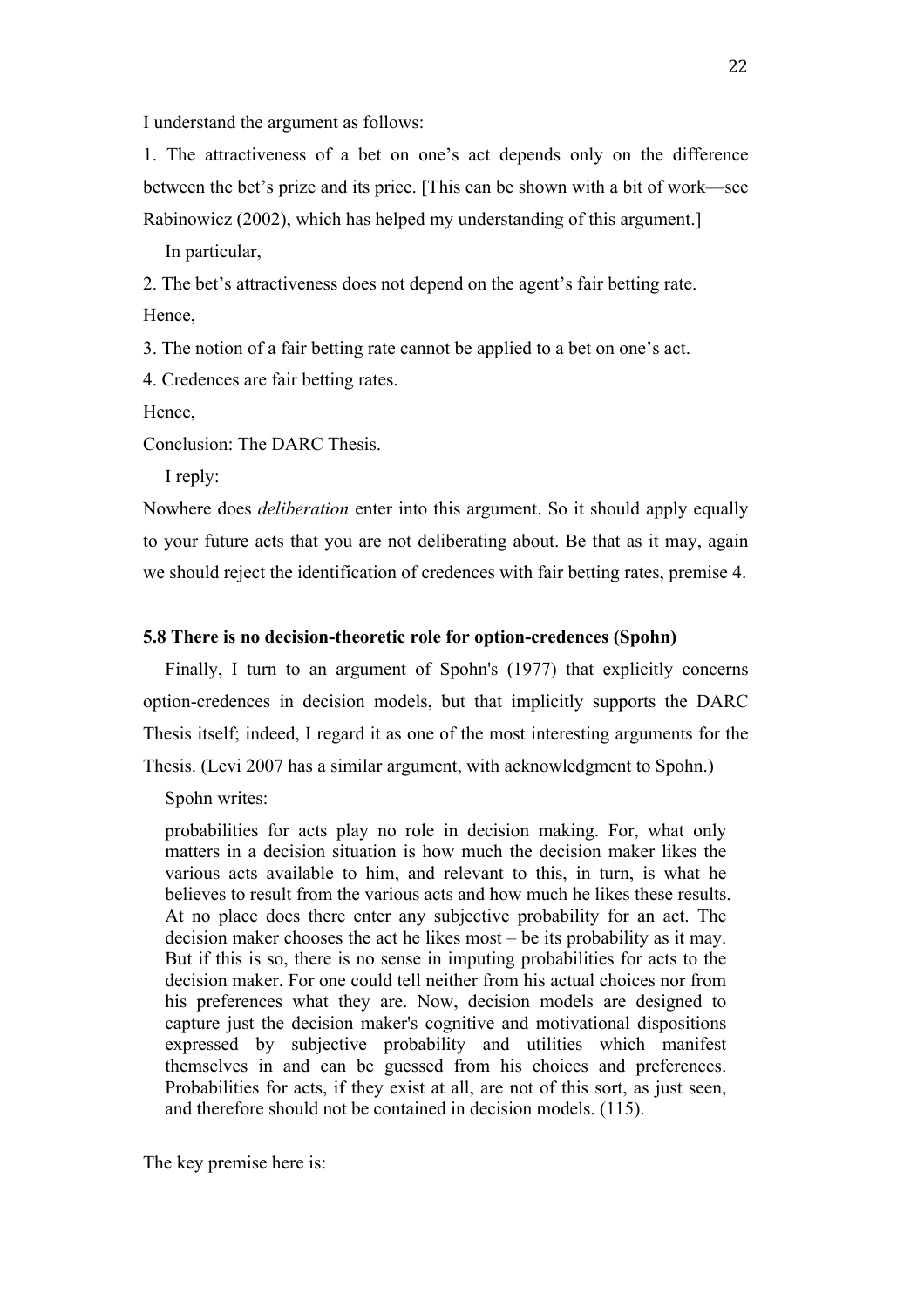Probabilities for acts play no role in decision making.

The explicit conclusion here is:

Conclusion: Probability for acts should not be contained in decision models. The final sentence seems to leave open the possibility that probabilities for acts exist, as far as this argument goes. However, I take it that Spohn intends to close off that possibility with his betting argument (see §5.7 above), which concerns credences themselves—rather than decision models—and which immediately follows this argument in his paper.<sup>13</sup> And recall the quote in which he expresses such scepticism for the notion of credences for things under one's control as to call it "absurd".

Regarding the key premise, I reply: Probabilities for acts play no role in *Savage's* decision theory, but they do in some other decision theories. Taken at face value, Jeffrey's (1983) evidential decision theory requires probabilities for acts. After all, its formula for expected utility of an act *A* is a weighted average of utilities associated with *A* across a partition of states {*S*i}, the weights given by conditional probabilities of the form  $P(S_i | A)$ . And he understands these conditional probabilities in terms of the usual ratio formula:  $P(S_i \& A)/P(A)$ . To be sure, I would prefer understanding them as primitive conditional probabilities instead. Be that as it may, the usual reading of evidential decision theory has a role for option-credences.

It seems that causal decision theory also requires option-credences. Consider a case in which you take propositions about what you will do to be correlated with dependency hypotheses (Lewis 1981), or their analogues in other versions of causal decision theory. (See Gibbard and Harper 1978 and Egan 2007 for such cases.) Then, if you don't have option-credences, you cannot have credences in the relevant dependency hypotheses, and hence cannot assign causal expected utilities to the relevant options.<sup>14</sup>

Moreover, probabilities for acts play a crucial role in Arntzenius's (2008) 'deliberational decision theory', which is inspired by Skyrms's 'deliberational dynamics' (1990)—more on those shortly. And Hare and Hedden (forthcoming)

<sup>&</sup>lt;sup>13</sup> I have reversed their order so that Spohn's betting argument immediately followed Levi's above, and to provide a natural segue to the theoretical roles for option-credences below.

<sup>&</sup>lt;sup>14</sup> Thanks here to Brian Hedden.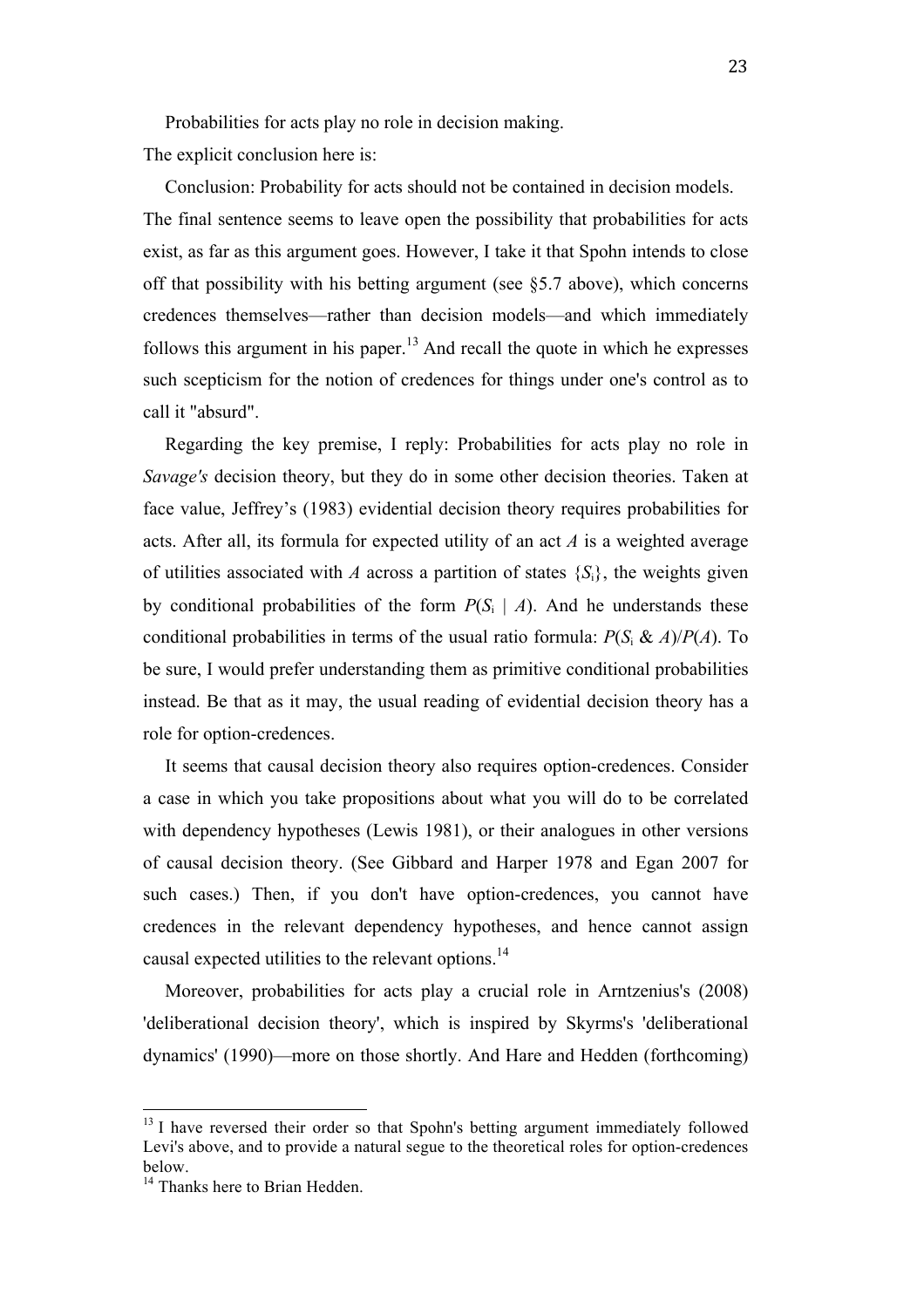argue that in certain decision problems, one needs to assign low credence to one's taking a manifestly bad option in order to get the right results. To be fair, Spohn's paper predates these works. Still, they may be regarded as existence proofs that option-credences may play a central role in decision models after all.

In any case, credences have other theoretical roles besides their role in decision models. Indeed, I would have thought that their primary role is to *codify uncertainty*. That uncertainty may be parlayed into rational decision-making, but it is more fundamental. It may be parlayed elsewhere, too—for example, into confirmation relations, inference, and in connections to binary belief (for example, via the Lockean Thesis, or some other bridge between credence and belief). In short, even if probabilities for acts play no role in *decision theory*, that doesn't mean that they play no useful theoretical role. Soon we will see more such roles that they play.

Furthermore, even if option-credences play no role in decision theory, it does not follow that they do not *exist*. Edward Elliott (MS, 6) puts the point well, arguing that this form of reasoning proves too much (his discussion concerns Savage's decision theory):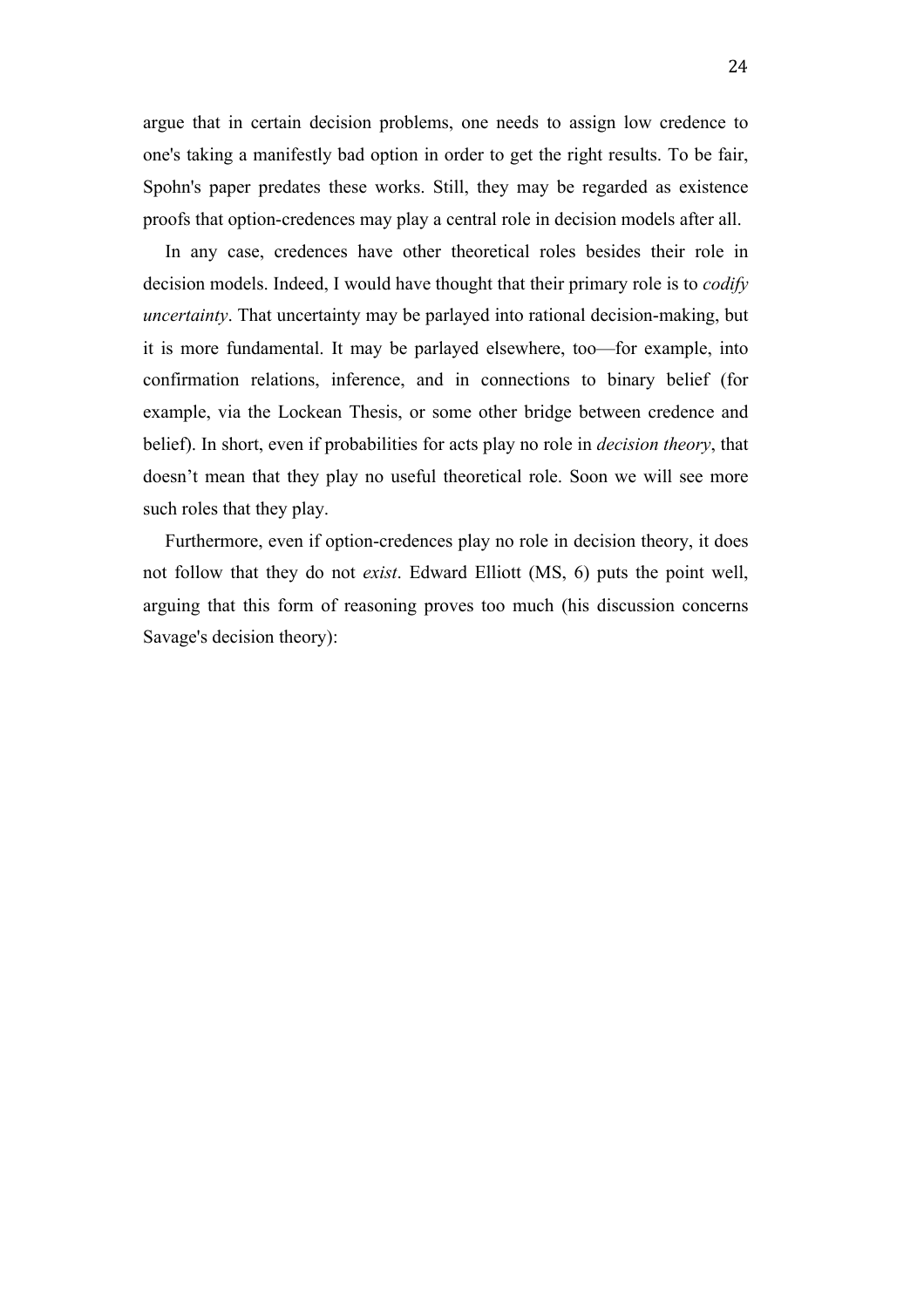The strongest argument for [the DARC] thesis seems to be that credences regarding which action will be chosen in the present circumstances play no role in rational decision-making … Even supposing that this is true, it is quite different than the thought that we simply do not have such credences. Utilities for events also play no role in decision-making either, according to the orthodoxy—by hypothesis, what event obtains is independent of the choice between acts, so any valuation of the events on the subject's behalf is regarded as irrelevant to her choice. It would be unreasonable to infer from this that we do not have utilities for events; at least, it certainly seems to me that I am able to judge which of two events I would rather be true, even if I know that this is entirely beyond my control.

Coming from the other side, there are also theoretical *costs* to the DARC Thesis's prohibition of option-credences. It introduces a new necessity<sup>15</sup>—the avoidance of option credences, on pain of irrationality—and this complicates our epistemology and decision theory. Of course, some theoretical costs are worth paying—one should not cut oneself on Ockham's razor. For all I have said, the distinction may earn its keep. Still, the case for the DARC Thesis from theoretical considerations must take all this into account.

There is also the problem that the DARC Thesis is in tension with other putative rationality principles. I have already mentioned its tension with conditionalization (and Jeffrey conditionalization), with the Reflection Principle (§4), and with the Principle of Indifference (§5.2). Moreover, according to the Principal Principle, your credence in a proposition, conditional on the chance of that proposition having a particular value, should be that value.<sup>16</sup> Imagine that you learn the *chance* that you will choose a particular option while deliberating about it—this seems like a coherent possibility. By the Principal Principle, you are *required* to make that your credence, and in particular required *not* to have a credence gap for that option. The DARC Thesis and the Principal Principle then collide—and you can guess which one *I* side with!

More generally, following Gaifman (1988) we call *Q* an *expert function* for you if your credence function *P* is constrained by:

*P*(*X* | *Q*(*X*) = *p*) = *p* (provided *P*(*Q*(*X*) = *p*) > 0).

Roughly, you align your credences with what you take your expert's probabilities to be. Chance is just one expert function for you. According to the

<sup>15</sup> I thank James Chase for this way of putting the point.

 $16$  That's not quite what the Principle says (see Lewis 1980 for its proper statement), but close enough for my purposes here.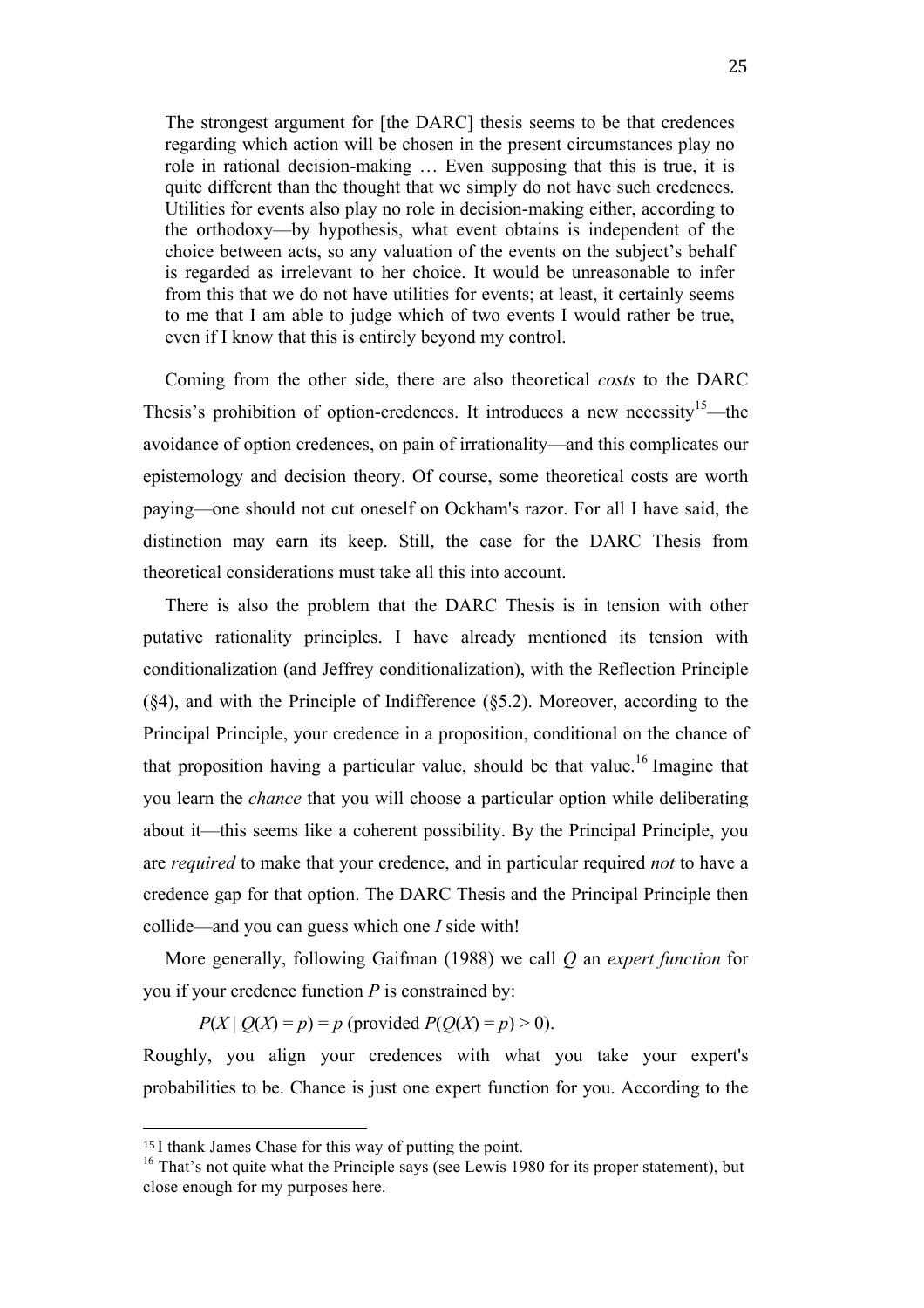Reflection Principle, your credence function at a future time is another. According to Rational Reflection (Christensen 2010), the evidential probability function is another (when conditionalised on your evidence). Or you may have more specialised experts—for example, a metereologist with respect to the probability of rain. The DARC Thesis collides with your knowing the probability assignment of any expert for you regarding what you will do, while you are deliberating about that. For by your own lights, you are supposed to align your probability assignment with that of your expert, while the DARC Thesis forbids you to have any assignment at all.

But this still understates the case for allowing option-credences. It isn't just that forbidding them may have some unwanted theoretical consequences; allowing them has some genuine theoretical benefits. I believe that they earn their theoretical keep, and then some.

#### **6. Theoretical roles for option-credences**

I have already mentioned some theoretical benefits of positing optioncredences. That's just the start.

Option-credences also play an important role in game theory. They are appealed to in the notion of *correlated equilibrium*, at least as it is standardly presented. A more general solution concept than that of Nash equilibrium, we are to imagine each player choosing her action on the basis of a signal that is observed by all the players. Common knowledge is assumed of all the players' probabilities for performing each of their possible actions; this includes each player's probabilities of performing her *own* possible actions.

*Trembling hand equilibrium* is a refinement of Nash equilibrium that takes into account the possibility of off-equilibrium play, through an unintentional slip or 'trembling hand'. The players' probabilities of such actions are supposed to be negligible, but again common knowledge; and again, they include each players' probabilities of her *own* trembles.

Option-credences are also central to Skyrms's (1990) *deliberational dynamics.*  The idea is that deliberation is a dynamic process in which an agent repeatedly revises her credences in her options. She begins in a state of indecision, with a set of credences over her options. She calculates their expected utilities on the basis of those credences. She then increases her credence in each option whose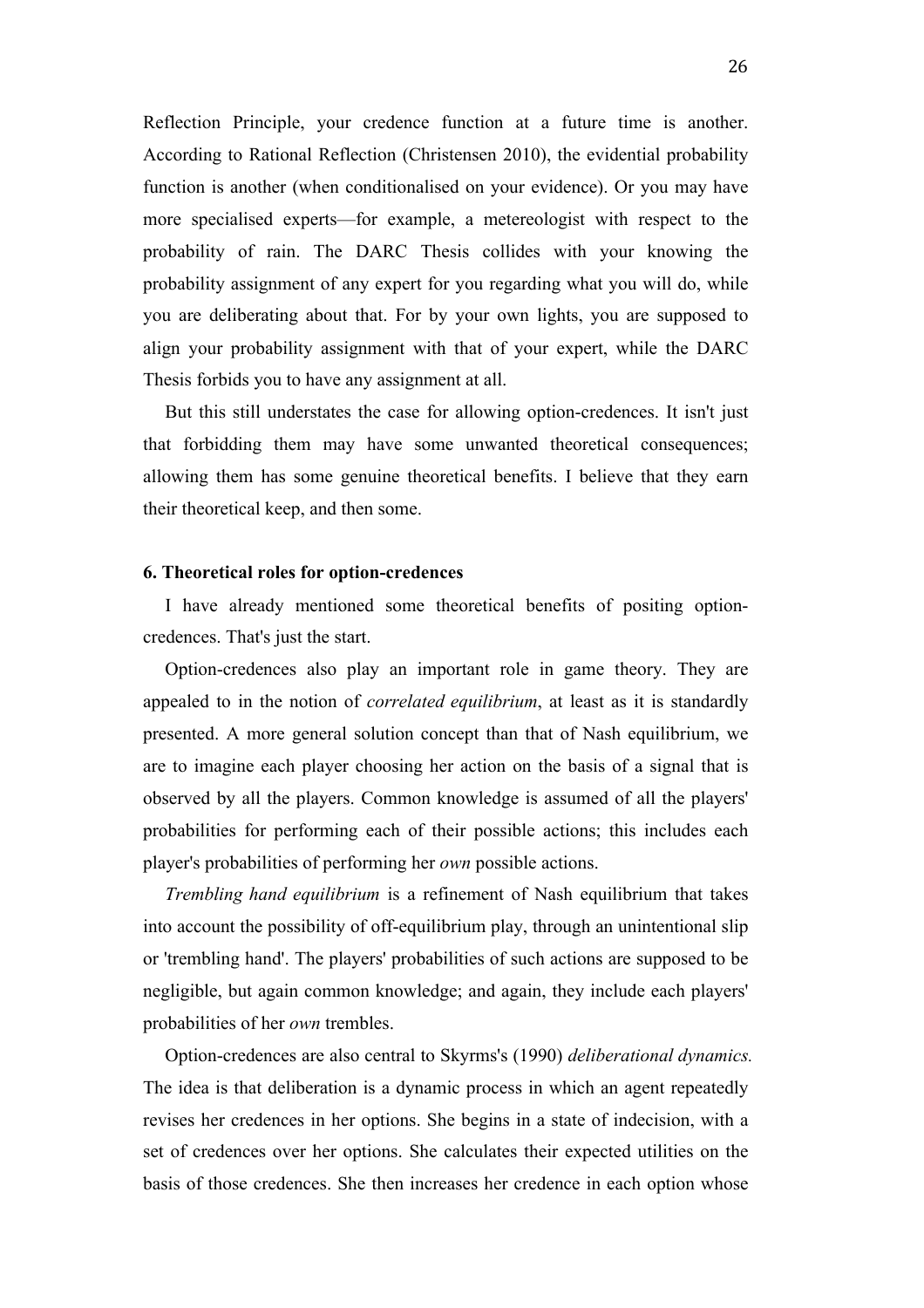expected utility is greater than the status quo. And so it goes, her optioncredences evolving until at the moment of decision the probability for the chosen action becomes virtually 1. Skyrms uses deliberational dynamics to model phenomena as diverse as the arms race, the emergence of conventions, and the social contract. Bartha (2012) uses it to model one's evolving credences when faced with many theistic hypotheses, à la the 'many Gods' objection to Pascal's Wager. And Bartha, Barker, and Hájek (2013) apply it to 'Satan's apple', a decision puzzle due to Arntzenius, Elga and Hawthorne (2004).

Arntzenius's (2008) *deliberational decision theory* is inspired by Skyrms's deliberational dynamics. He understands a 'mixed decision'—a decision to perform one's possible actions with specified probabilities—as having those probabilities at the end of rational deliberation. The agent iteratively updates her option-credences, Skyrms-style, until eventually they reach an equilibrium though they may not be anywhere near extremal at that point. So, far from deliberation crowding out option credences, it is largely *constituted by* such credences. Indeed, deliberation is characterised in terms of them: it terminates when they reach an equilibrium. Deliberational decision theory can be given both an evidential and a causal formulation. If the expected utilities are causal, we have 'deliberational causal decision theory'; if they are evidential, we have 'deliberational evidential decision theory'. Arntzenius advocates deliberational causal decision theory, and he argues that it can solve some apparent 'counterexamples' to causal decision theory.

Both Skyrms and Arntzenius appeal to deliberational dynamics to unify decision theory and game theory. Skyrms notes the somewhat puzzling fact that while decision theorists insist that rational decision-making is always a matter of maximizing expected utility, game theorists cast it instead in terms of various equilibrium concepts (Nash, correlated, trembling hand, and so on). He shows that by taking deliberation to be a dynamic process, expected utility maximization can be taken as fundamental, and the various game-theoretic solution concepts as derived from it—they correspond to different kinds of dynamic stability. Now *that's* a powerful theoretical role for option-credences!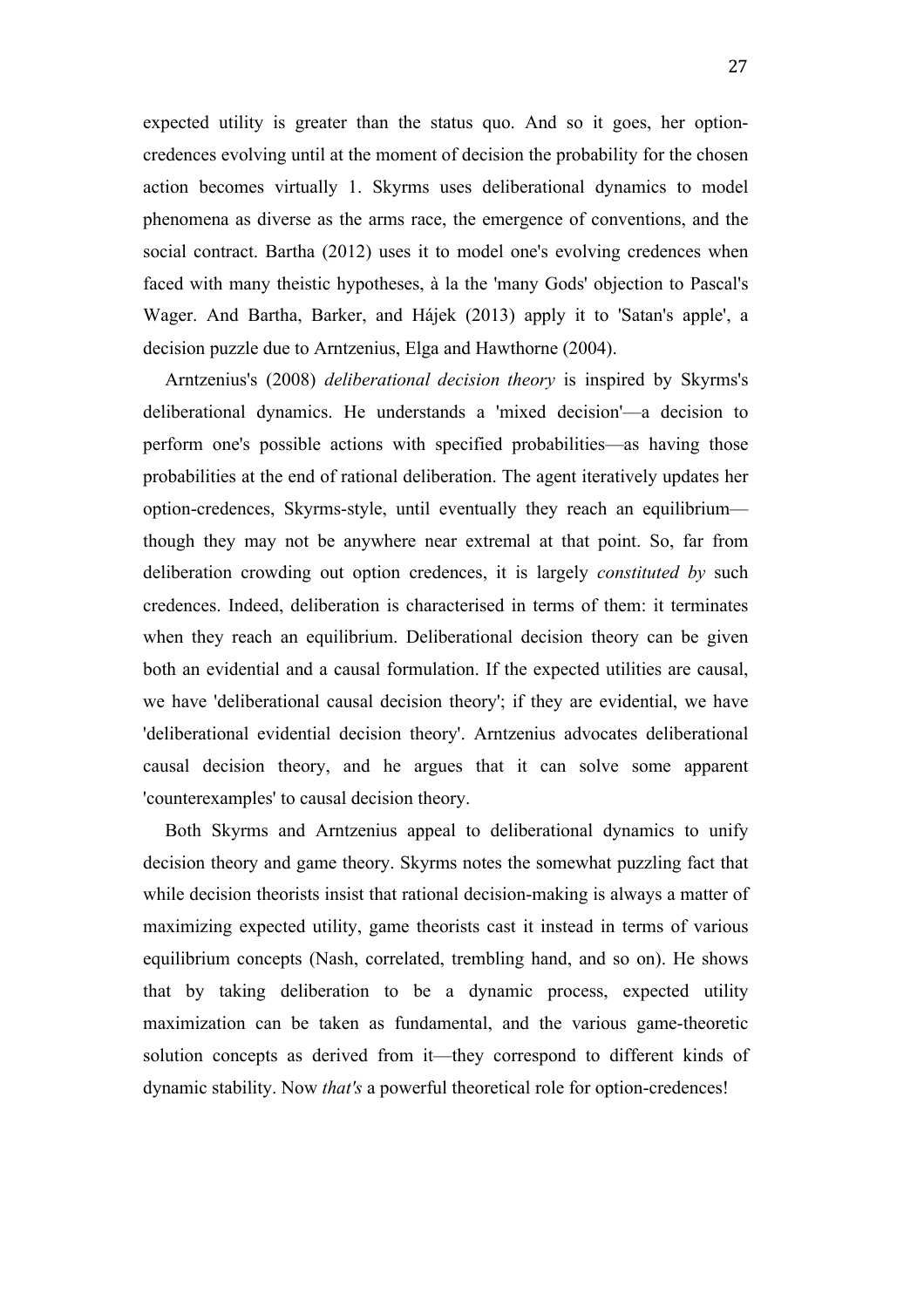#### **7. Conclusion**

I like gaps. I am intrigued by the idea that there can be blindspots for various propositional attitudes. I have championed the existence of gaps for rational credences, and I have marshaled them to argue that various basic probabilistic notions need to be rethought. This, in turn, forces us to rethink important parts of formal epistemology.

The DARC Thesis, if true, would provide me with more ammunition for my dark theses about the current state of play in these areas. Probability gaps would be as mundane as choosing red wine over white, or a holiday to Italy over one to Iraq. They would arise every time a rational agent deliberates about what to do. But I can't in good conscience help myself to these putative credence gaps. Not only am I unconvinced by the arguments for the DARC Thesis; I believe there are strong reasons to reject it outright.

Now that I'm done with this paper, I'll reward myself with a glass of wine. Now that you've finished reading it, you might want to do so too. I'm highly confident, but not certain, that I'll choose the red. How about you?

> *School of Philosophy Australian National University*

## **REFERENCES**

- Appiah, Anthony (1985): *Assertion and Conditionals*, Cambridge: Cambridge University Press.
- Arntzenius, Frank (2008): "No Regrets, Or: Edith Piaf Revamps Decision Theory", *Erkenntnis* 68 (2), 277-297.
- Arntzenius, Frank, Adam Elga and John Hawthorne (2004): "Bayesianism, Infinite Decisions, and Binding", *Mind* 113, 251-283.
- Bartha, Paul (2012): "Many Gods, Many Wagers: Pascal's Wager Meets the Replicator Dynamics", in *Probability in the Philosophy of Religion*, eds. Jake Chandler and Victoria Harrison, Oxford: Oxford University Press.
- Bartha, Paul, John Barker, and Alan Hájek (2013): "Saint Peter, Saint Petersburg, and Satan" *Synthese* 191 (December), 629-660, DOI 10.1007/s11229-013- 0379-9.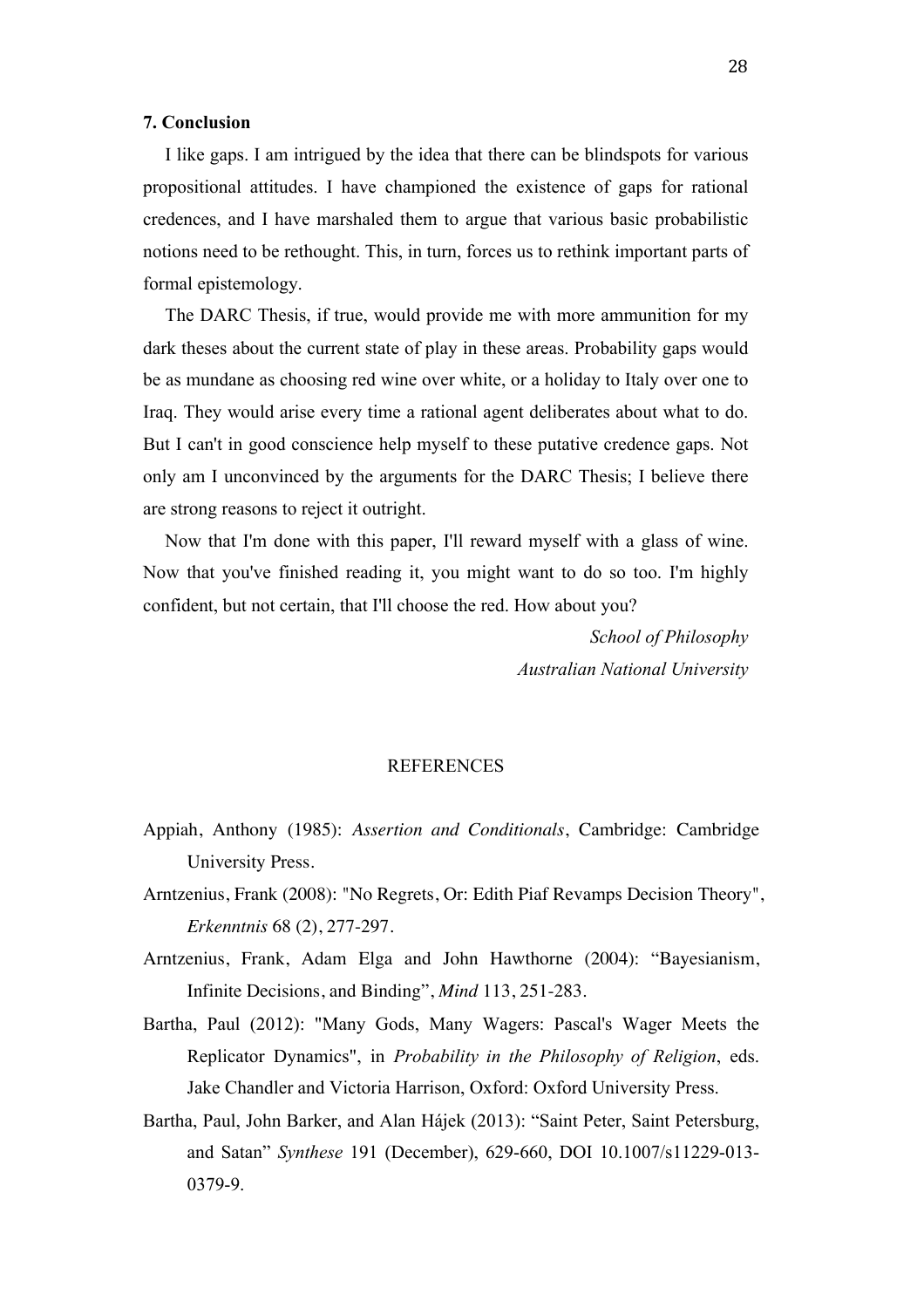- Benci, V., L. Horsten, and S. Wenmackers (2013): "Non-Archimedean Probability (NAP)", *Milan Journal of Mathematics*, 81, 121-151.
- Carnap, Rudolf (1963): "Carnap's Intellectual Autobiography", in *The Philosophy of Rudolf Carnap*, The Library of Living Philosophers, Vol. XI, ed. Paul Arthur Schilpp.
- Christensen, David (2010): "Rational Reflection", *Philosophical Perspectives* 24 (1), 121-140.
- Edwards, W., Lindman, H., and Savage, L. J. (1963): "Bayesian Statistical Inference for Psychological Research", *Psychological Review* 70, 193-242.
- Egan, Andy (2007): "Some Counterexamples to Causal Decision Theory", *Philosophical Review* 116 (1): 93-114.
- Gaifman, Haim (1988): "A Theory of Higher Order Probabilities", in *Causation, Chance, and Credence*, Brian Skyrms and William L. Harper (eds.), Dordrecht: Kluwer Academic Publishers.
- Gibbard, Allan and William Harper (1978): "Counterfactuals and Two Kinds of Expected Utility", in C. A. Hooker, J. J. Leach, and E. F. McLennen (eds.), *Foundations and Applications of Decision Theory*, Vol. 1, Dordrecht: D. Reidel.
- Gilboa, Itzhak (1994): "Can Free Choice Be Known?", in Christina Bicchieri, Richard Jeffrey and Brian Skyrms (eds.), *The Logic of Strategy*, Oxford: Oxford University Press.
- Hájek, Alan (2003): "What Conditional Probability Could Not Be", *Synthese* 137, No. 3, December 2003, 273-323.
- Hájek, Alan (MS): "Staying Regular?".
- Hare, Caspar and Brian Hedden (forthcoming): "Self-Reinforcing and Self-Frustrating Decisions", *Noûs*.
- Jackson, Frank (1987): *Conditionals*, Oxford: Blackwell.
- Jeffrey, Richard C. (1983): *The Logic of Decision*, 2nd edition, Chicago: University of Chicago Press (first edition: 1966).
- Jeffrey, Richard (1992): *Probability and the Art of Judgment*, Cambridge: Cambridge University Press.

Jeffreys, Harold (1961): *Theory of Probability*, 3rd ed., Oxford: Clarendon Press.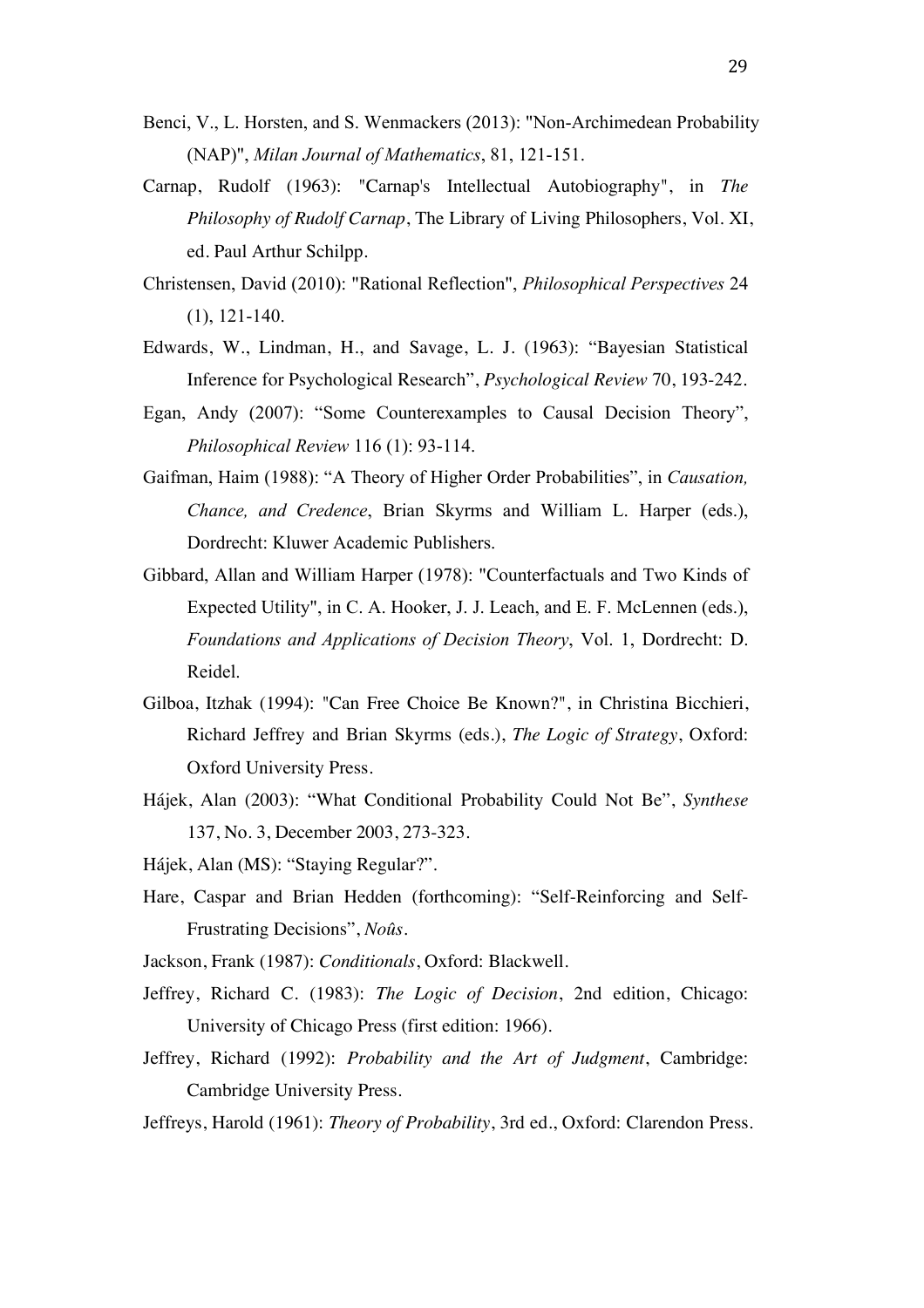- Joyce, James M. (2002): "Levi on Causal Decision Theory and the Possibility of Predicting One's Own Actions", *Philosophical Studies* 110 (1): 69 – 102.
- Kemeny, J. (1955): "Fair Bets and Inductive Probabilities", *The Journal of Symbolic Logic* 20 (3), 263–273.
- Levi, Isaac (1988): "The Demons of Decision", *The Monist* 70: 193-211.
- Levi, Isaac (1993): "Rationality, Prediction, and Autonomous Choice", *Canadian Journal of Philosophy* 23 (sup.1), 339-363.
- Levi, Isaac (1997): *The Covenant of Reason: Rationality and the Commitments of Thought*, Cambridge: Cambridge University Press.
- Levi, Isaac (2007): "Deliberation Does Crowd Out Prediction", in *Hommage à Wlodek: Philosophical Papers Dedicated to Wlodek Rabinowicz,* eds. T. Rønnow-Rasmussen, B. Petersson, J. Josefsson & D. Egonssson. www.fil.lu.se/hommageawlodek
- Lewis, David (1979): "Attitudes De Dicto and De Se", *The Philosophical Review* 88, No. 4, 513-543.
- Lewis, David (1980): "A Subjectivist's Guide to Objective Chance", in *Studies in Inductive Logic and Probability*, Vol II., ed. Richard C. Jeffrey, University of California Press.
- Lewis, David (1981): "Causal Decision Theory", *Australasian Journal of Philosophy* 59 (1), 5 – 30.
- Louise, Jennie (2009): "I Won't Do It! Self-Prediction, Moral Obligation and Moral Deliberation", *Philosophical Studies* 146 (3):327 – 348.
- Price, Huw (2007): "The Effective Indexical", http://philsciarchive.pitt.edu/4487/.
- Price, Huw (2012): "Causation, Chance, and the Rational Significance of Supernatural Evidence", *Philosophical Review* 121 (4), 483-538.
- Rabinowicz, Wlodek (2002): "Does Practical Deliberation Crowd Out Self-Prediction?", *Erkenntnis* 57 (1), 91-122.
- Ramsey, F.P. (1978): "General propositions and causality", in D.H. Mellor (ed.), *Foundations: Essays in Philosophy, Logic, Mathematics and Economics*, London: Routledge and Kegan Paul,133-151.
- Shimony, Abner (1955): "Coherence and the Axioms of Confirmation", *Journal of Symbolic Logic* 20, 1-28.